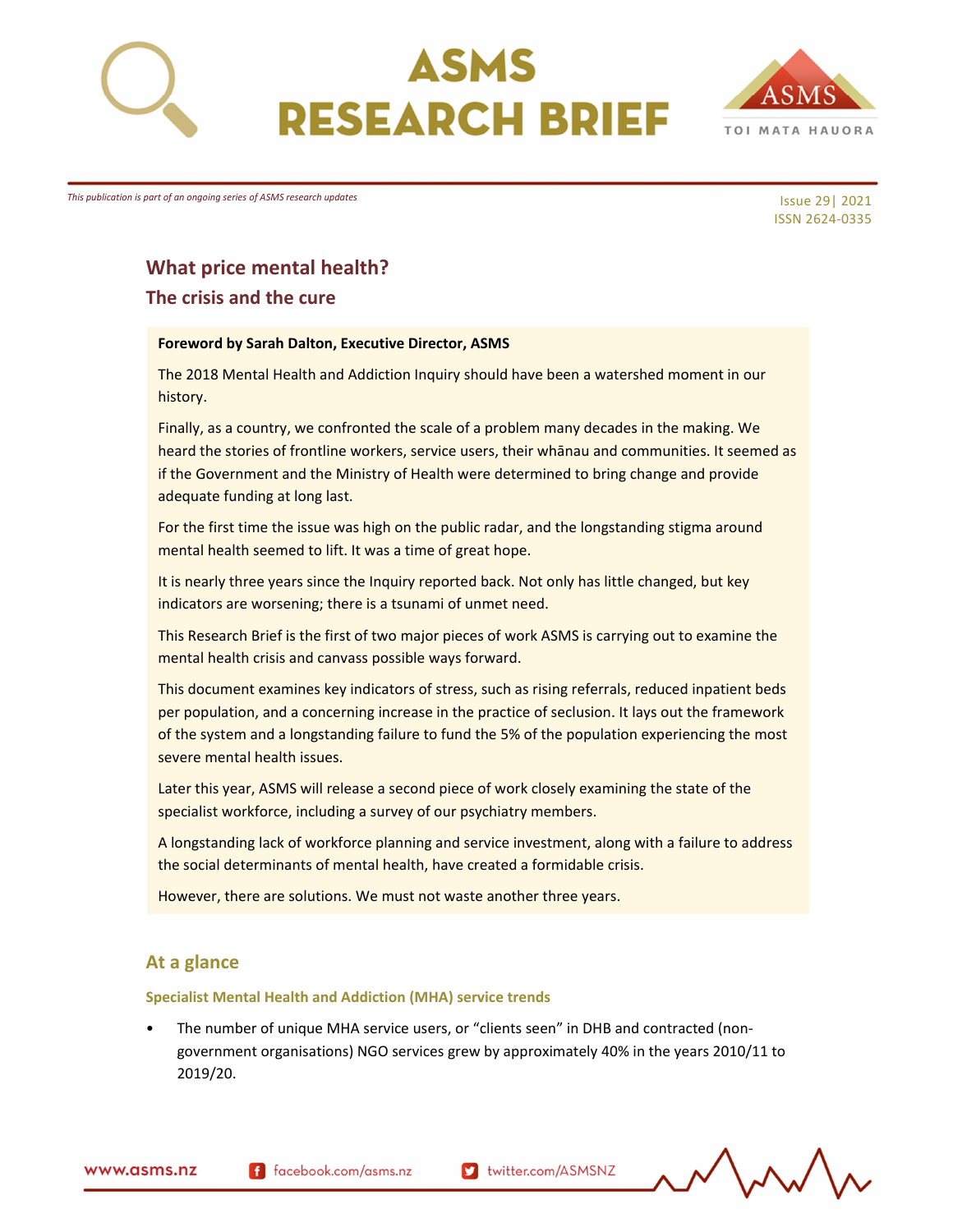- New self or family/whānau referrals to MHA triage teams increased by 128% from 2010/11 to 2017/18. Referrals from GPs have increased by 92%. The gap between 'clients seen' and 'new referrals' is largely due to multiple referrals for individuals. It indicates increased movement of clients between services.
- Māori comprise 34% of the number of clients seen; the Māori population comprises about 11% of the total population.
- More than a third of MHA clients are in the poorest 20% of the population.

### **MHA needs**

- The estimated number of adults with anxiety disorder more than doubled between 2011 and 2019. The estimated number of adults with depression grew by 32% over the same period.
- The estimated number of children with anxiety disorder doubled between 2011 and 2019. In 2019, the estimated number of children with depression was 75% higher than in 2011.
- Despite the growth in service use, about 60% of the people who die by suicide in New Zealand each year are reported to have not interacted with an MHA service in the previous 12 months.

## **MHA service capacity**

- The DHB‐employed psychiatrist workforce increased by 22% between 2011 and 2020. Over the same period, MHA clients increased by an estimated 28%.
- In 2018, New Zealand had the lowest number of practising psychiatrists per capita compared with 10 other countries, including Australia, the UK, and Canada.
- The total mental health nursing workforce, including all employers and nursing scopes of practice, increased by 16% between 2011 and 2019. This is less than half of the growth in the number of clients seen by DHBs and NGOs over the same period.
- The growth of the allied health workforce employed by DHBs has similarly fallen behind the growth in workloads. While the number of clients seen by DHBs increased by 28% between 2011 and 2020, clinical psychologists grew by 16%, occupational therapists by 22%, and social workers by 2%. Psychotherapist staff fell by 34% over that period.
- DHBs frequently exceed 100% occupancy levels for MHA inpatient beds; well above the 85% occupancy considered clinically safe.
- The number of inpatient MHA beds per population has fallen by nearly 10% in the past five years. The number of psychiatric beds per head of population is among the lowest in the OECD.
- The practice of solitary confinement is an indicator of the inadequacy of resources to handle acute cases. Solitary confinement increased by 21% between 2014 and 2019. There are significant racial disparities: Māori are five times more likely to be locked up in seclusion rooms than other New Zealanders.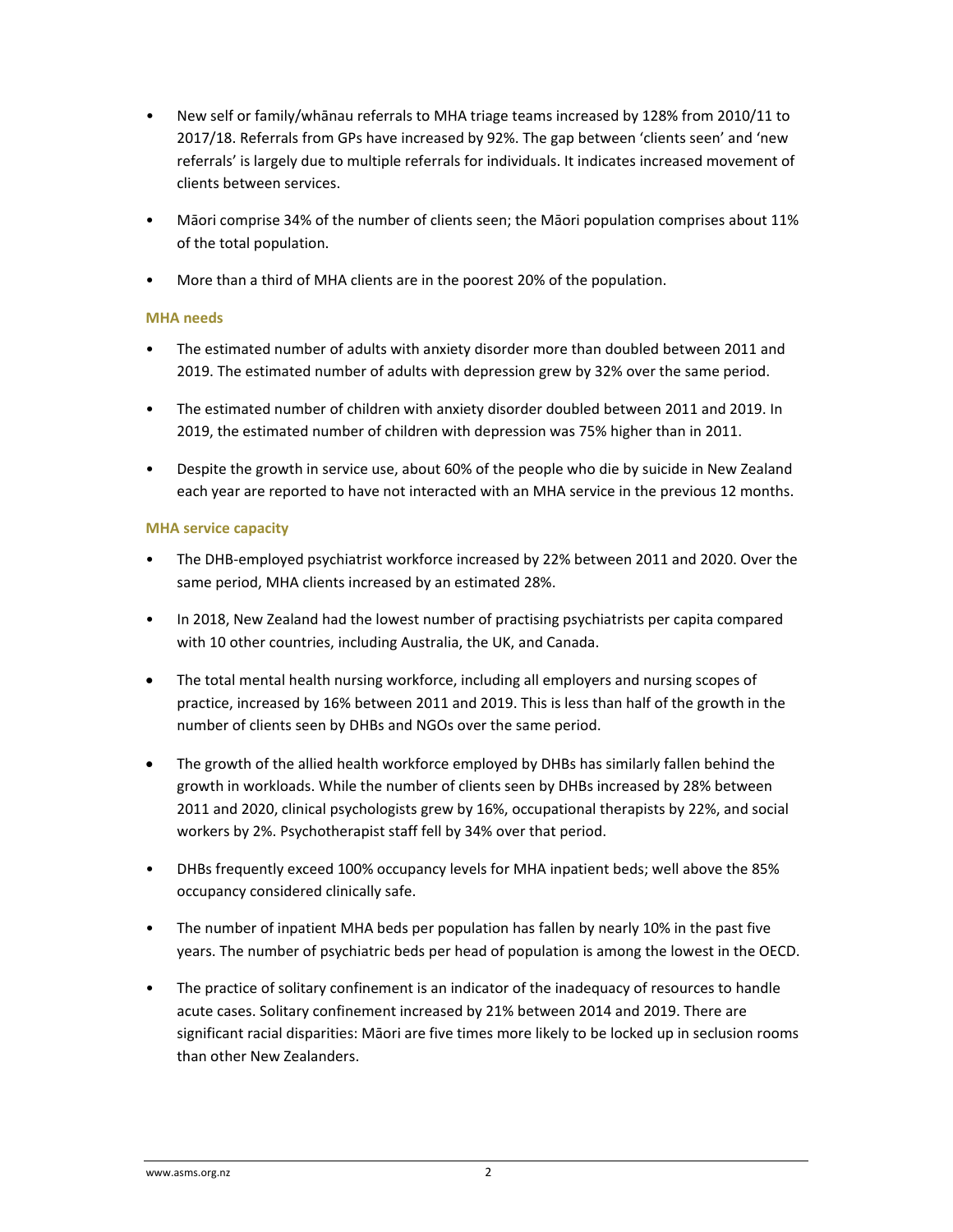## **Funding**

- For more than a quarter of a century, specialist MHA service funding has been designated to cover the 3% of the population who are deemed to have the most severe need. However, the evidence indicates that closer to 5% of the population has a severe need. This is not a new trend – the evidence for it goes back 15 years.
- The number of MHA clients, including those seen by contracted NGOs, has exceeded population growth. The average funding per client in real terms has decreased by an estimated 38% between 2008/09 and 2019/20.
- In response to the MHA Inquiry's key recommendation, funding to provide more support in the community for those with mild and moderate needs was increased significantly in 2019, although to date much of it has not been spent.
- There has been no additional funding for MHA specialist services, other than adjustment for population growth and inflation. The rationale is that improving prevention and early intervention in the community will see demand for specialist services reduce.

## **Conclusion**

The best available evidence indicates specialist MHA services have been substantially underfunded for many years. In the meantime, the growth in service needs is continuing to outstrip the growth in service capacity, creating cumulative pressures on services, which are unsafe and unsustainable. The government policy of supporting more prevention and early intervention measures is a positive move. However, the available evidence does not support the expectation that these measures will relieve pressures on specialist services in the short or medium terms. Information is needed urgently to assess current specialist service needs, and to match those needs with appropriate funding.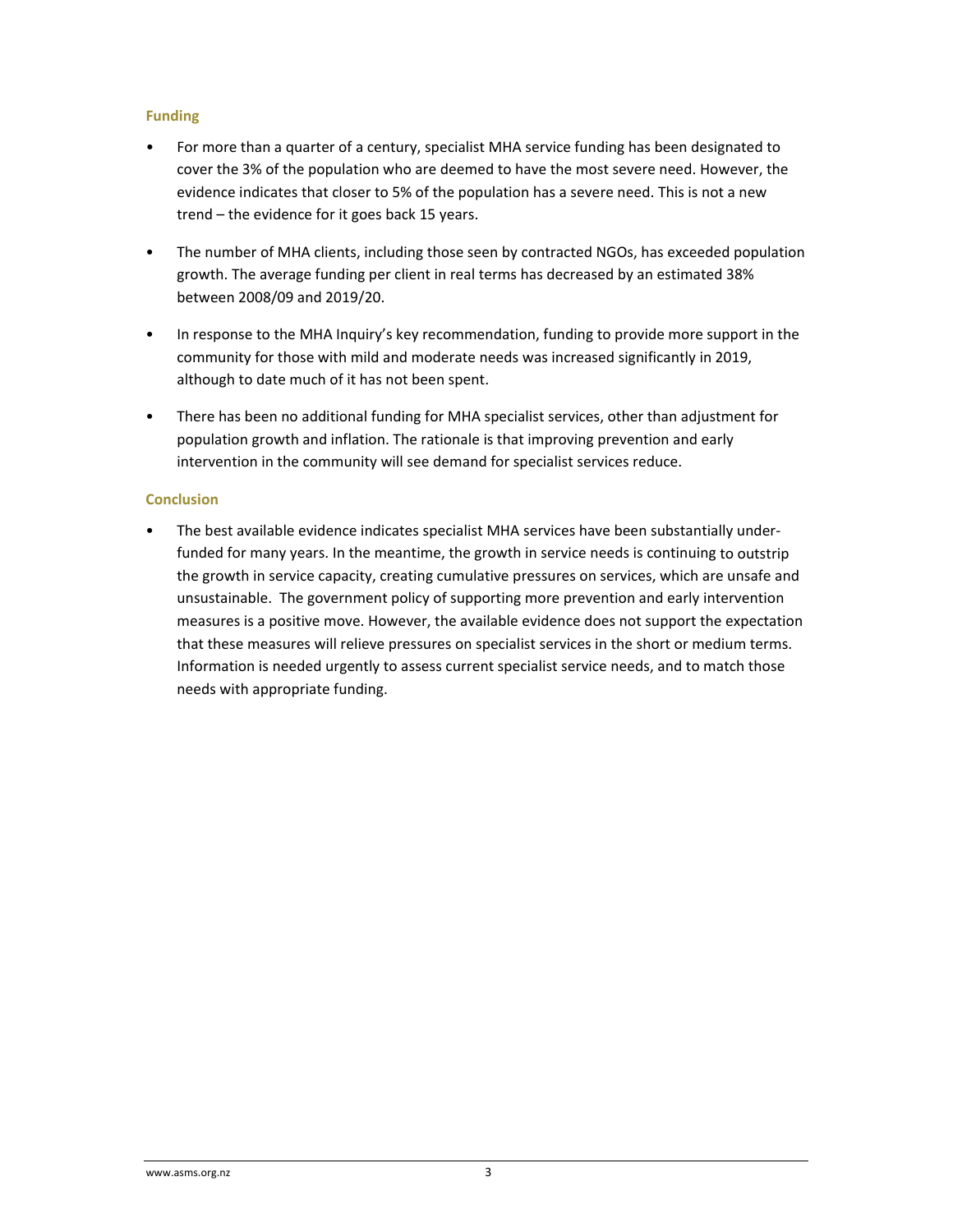# **Introduction**

"A consistent theme in submissions was having to fight for access to mental health care due to high *thresholds of acuity, limited and non‐existent services, or complex care requirements beyond current service provision. We heard that some people presenting with a high risk of suicide were deemed ineligible for help and were unable to find timely, responsive service..."*

*He Ara Oranga*, Mental Health and Addiction Inquiry Report, 20181

Despite its stark finding that the shortages of staff, acute beds, and respite care in specialist services meant these services were "able to accept only the most distressed or unwell people", the 2018 Mental Health and Addiction Inquiry made no direct recommendations to fix these problems.

Instead, the inquiry pins its hopes on prevention and early intervention: "We expect demand for specialist services will reduce as issues are dealt with earlier, before they escalate…"

The need for stronger prevention measures and early intervention is not questioned. But the nature of these measures, including building community workforce capacity and addressing the socioeconomic determinants of ill health, mean any impact they may have in reducing pressure on specialist services is a distant goal.

The newly established Mental Health and Wellbeing Commission is tasked with monitoring the implementation of the recommendations that were accepted or "accepted in principle" by the Government. The monitoring is a response to the Inquiry's findings of a lack of progress in improving mental health services over many years, partly due to "a fundamental disconnect [that] exists between stated strategic direction, funding and operational policy and ultimately service delivery".

The absence of any recommendations on specialist services, compounded by an absence of up-todate service data, points to an absence of scrutiny on how those services are managing – or not – and the consequences for service users. The purpose of this paper is to go at least some way to filling the void.

*For clarification, 'specialist services' are not provided exclusively by specialist clinicians. They include community‐based services, respite care and social support services, as well as inpatient services. They account for the vast bulk of government funding for mental health and addictions services, which is a ring‐fenced portion of the overall district health board (DHB) budget allocation. Most of these services are provided by DHBs, though some are contracted by DHBs to other providers such as non‐ government organisations (NGOs).*

\_\_\_\_\_\_\_\_\_\_\_\_\_\_\_\_\_\_\_\_\_\_\_\_\_\_\_\_\_\_\_\_\_\_\_\_\_\_\_\_\_\_\_\_\_\_\_\_\_\_\_\_\_\_\_\_\_\_\_\_\_\_\_\_\_\_\_\_\_\_\_\_\_\_\_\_\_\_\_\_\_\_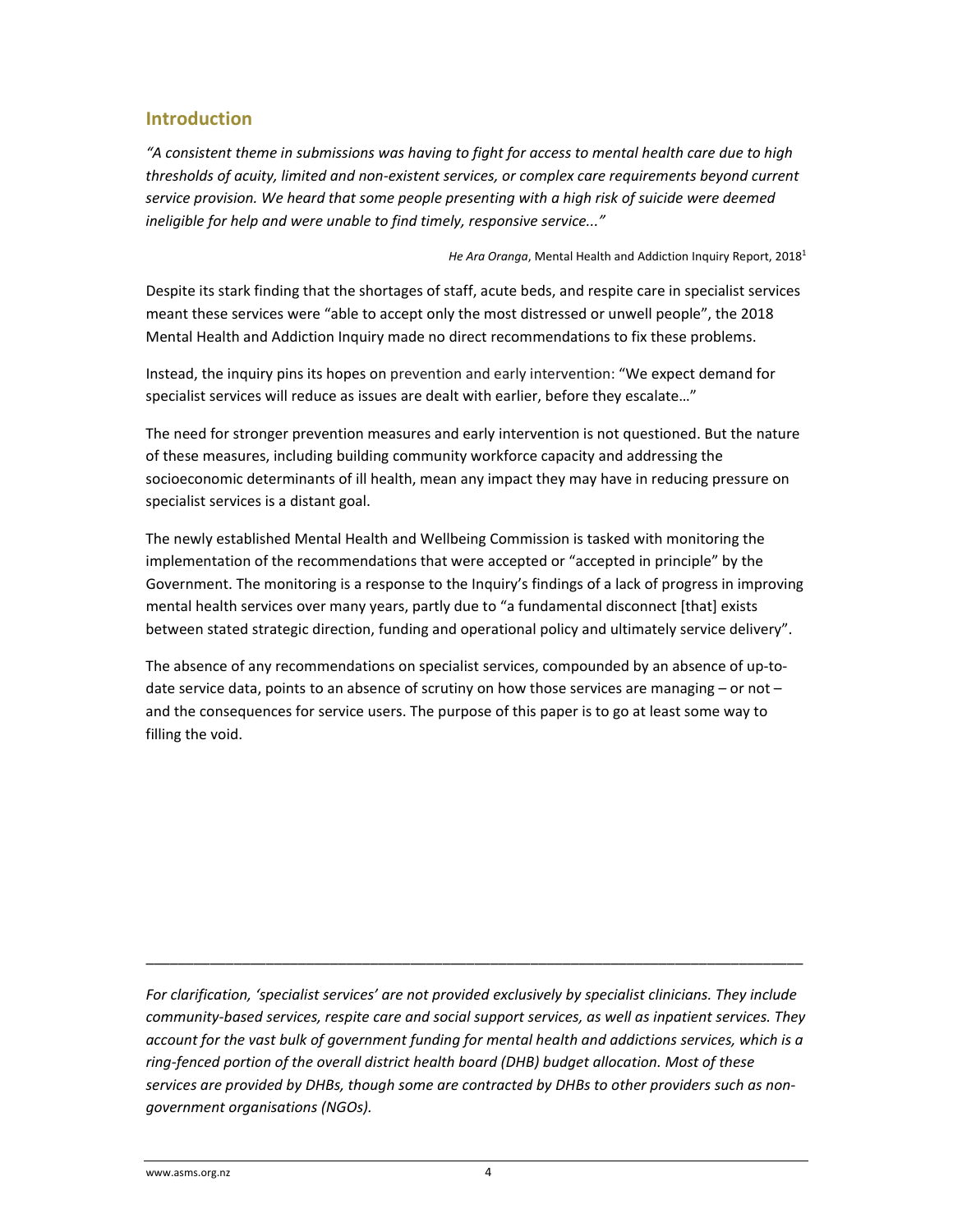# **Mental health needs in New Zealand**

New Zealand health surveys show the prevalence of mental ill health has grown well above population growth. The estimated number of adults with anxiety disorders more than doubled between 2011 and 2019, while the adult population grew by 16%. The estimated number of adults with depression grew by 32% over the same period.

The latest figures indicate 11.3% of the adult population have been diagnosed with an anxiety disorder and 16.5% have been diagnosed with depression (Figure 1). Approximately 1% have been diagnosed with bipolar disorder. There will be overlaps in the statistics. The MHA Inquiry reports "one in five people experience mental health and addiction challenges at any given time".



Source: New Zealand Health Survey results 2019/20

## **Figure 1: Estimated number of adults diagnosed with anxiety disorder, and the estimated number diagnosed with depression, 2011‐2019**

For children (under 15s), the prevalence of anxiety disorder is much greater than that of depression, but, like adults, both have seen substantial growth. The estimated number of children with an anxiety disorder doubled between 2011 and 2019, while the child population grew by 5%. In 2019 the estimated number of children with depression was 75% higher than in 2011. (Figure 2).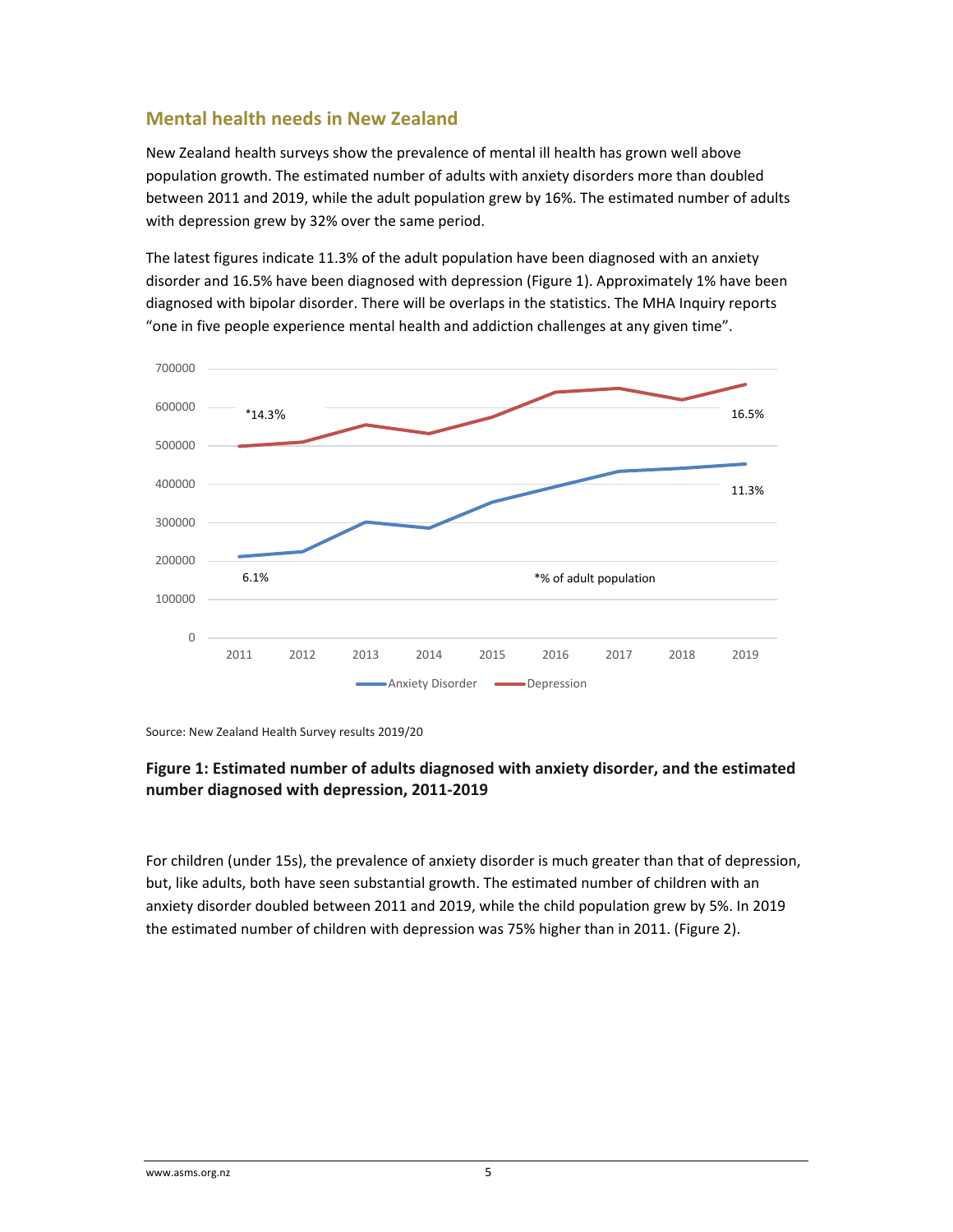

Source: New Zealand Health Survey results 2019/20

## **Figure 2: Estimated number of children diagnosed with anxiety disorder, and the estimated number diagnosed with depression, 2011‐2019**

According to the World Health Organisation (WHO), New Zealand's level of need for mental health support is one of the highest among the 37 countries belonging to the Organisation for Economic Cooperation and Development (OECD), based on the estimated prevalence of depressive disorders and anxiety disorders.<sup>2</sup>

Depression is ranked by the WHO as the single largest contributor to global disability; anxiety disorders are ranked 6th. Depression is also the major contributor to suicide deaths, for which New Zealand's provisional rates were the ninth highest in the OECD in 2018 (13.7 per 100,000 population).<sup>34</sup> For Māori, the rates were much higher, at 23.7.

About 60% of the people who die by suicide in New Zealand each year are reported to have not interacted with a mental health or addiction service in the previous 12 months.<sup>5</sup> New Zealand is not alone. A major OECD report on mental illness found mental illness is neglected "in far too many countries". It says estimates suggest up to 60% of those needing treatment don't get it.<sup>6</sup>

An Auditor‐General's report on mental health service discharge planning estimates about 20% of the population experience a mental health problem in any one year.<sup>7</sup> Currently, ring-fenced specialist mental health services are funded to cover 3% of the population deemed to have the most severe needs, although services are seeing about 3.7% in practice, and the evidence points to a need to cover 5%, as discussed later.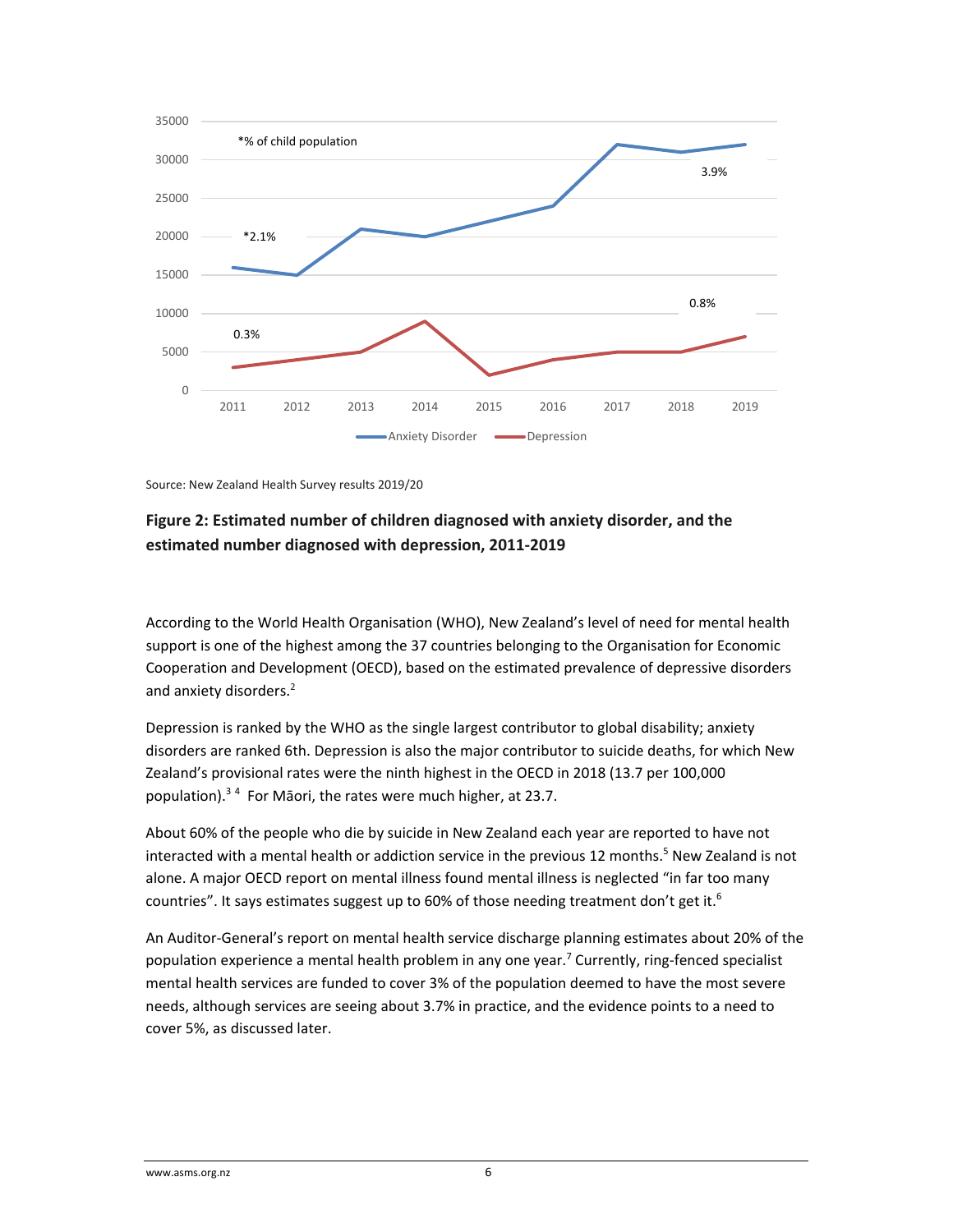# **Specialist mental health and addictions service trends**

Ministry of Health figures show the growing need for specialist mental health services is more than twice that of population growth. The number of unique "clients seen" by DHB and contracted NGO MHA service teams grew by approximately 40% in the years 2010/11 to 2019/20, while the population grew by 16%. Total clients per 100,000 population increased by 21% (Figure 3).<sup>8</sup>

For some specialist teams the numbers of clients seen increased substantially between 2011 and 2018, including maternity (48%), forensics (54%) and eating disorders (96%). Later figures are unavailable.



Source: Programme for the Integration of Mental Health Data (PRIMHD), Ministry of Health 2021 Note: Some clients were seen by both DHBs and NGOs.

### **Figure 3: Mental Health and Addiction (MHA) clients seen by district health board and contracted NGO services per 100,000 population, 2010/11 to 2019/20**

#### **Notes on the data**

The Mental Health Commissioner notes the rises in the number of clients could be partly due to several variables, including greater accuracy in capturing data, improved visibility of and access to services, and stronger referral relationships between providers.

The Ministry of Health explains its mental health data is a "living data collection", which continues to be revised and updated as data reporting processes are improved. Data for those aged 65 and over is incomplete; data for 2017/18 is incomplete. Data from NGOs is incomplete but is improving over time. This may account for the sharp rise in clients seen from 2010/11 to 2012/13, although when NGO data is excluded, a similar trend occurs from DHB‐only data. The latest data available is for 2017/18. Data for subsequent years have been estimated based on recent trends.

Given the above, the Ministry's "service use" data presented here should be seen as indicative rather than precise.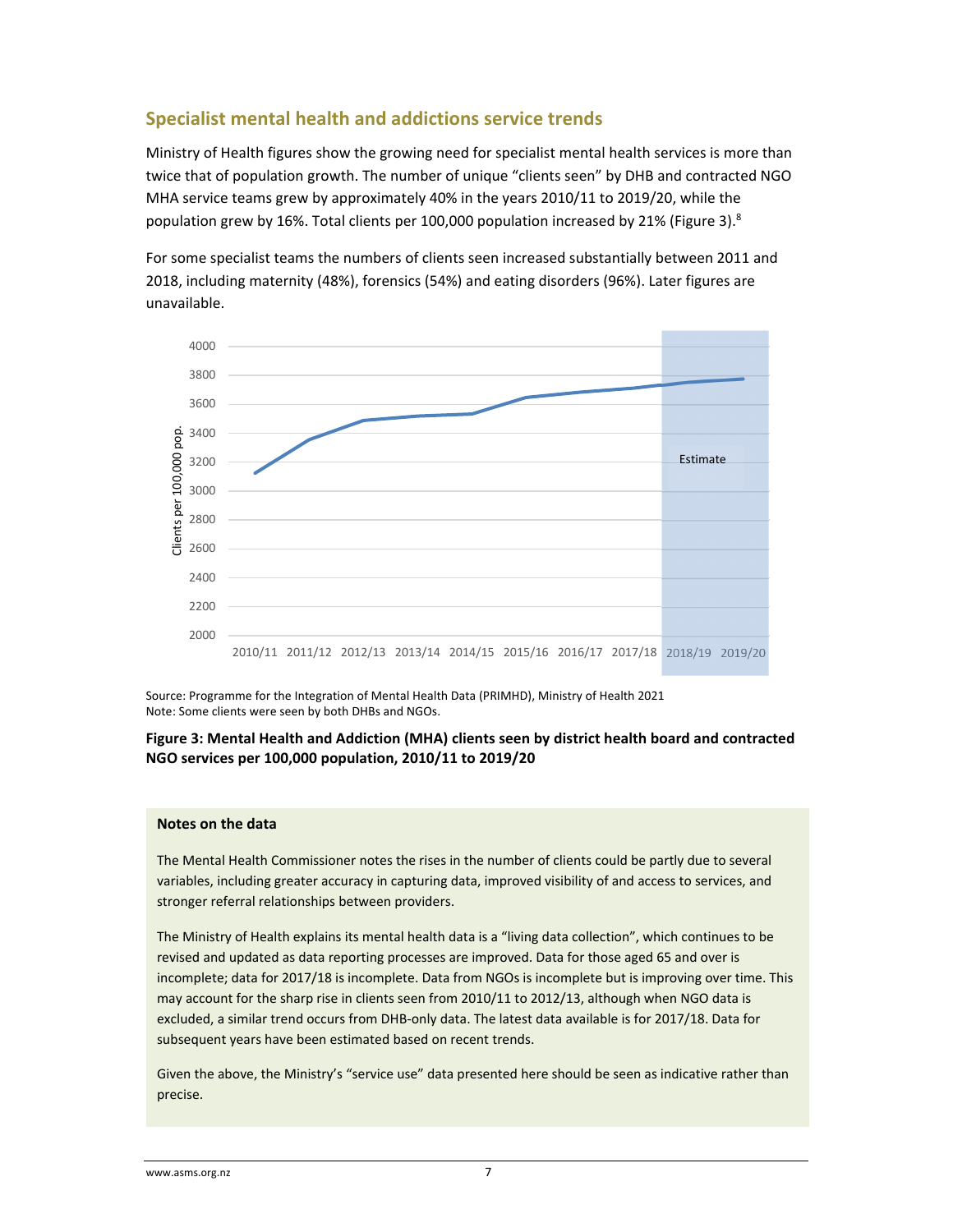#### **New referrals**

New self or family/whānau referrals to MHA triage teams increased by 128% from 2010/11 to 2017/18 (the latest available). This may be due in part to increased awareness of mental health and a willingness to seek help. Referrals from sources such as GPs and adult community mental health services have also seen big increases – by 92% and 66% respectively (Table 1).

|                                            | 2010-11 | 2017-18 | % increase 2010/11 -<br>2017/18 |
|--------------------------------------------|---------|---------|---------------------------------|
| <b>New referrals to MH&amp;A</b><br>teams* | 218,884 | 375,732 | 72%                             |
| Three main sources:                        |         |         |                                 |
| General practitioner                       | 33,526  | 64,268  | 92%                             |
| Self or relative referral                  | 40,519  | 92,523  | 128%                            |
| Adult community<br>mental health services  | 29,169  | 48,488  | 66%                             |
| <b>Referral 'Discharges'</b>               | 201,259 | 373,270 | 85%                             |
| <b>Destinations include:</b>               |         |         |                                 |
| <b>General Practitioner</b>                | 35,203  | 72,002  | 105%                            |
| Adult community                            | 18,418  | 47,123  | 156%                            |
| mental health services                     |         |         |                                 |
| Self or relative                           | 7,031   | 16,707  | 138%                            |
| Psychiatric inpatients                     | 3,055   | 5,433   | 78%                             |
| Psychiatric outpatients                    | 1,055   | 2,696   | 156%                            |

Source: Programme for the Integration of Mental Health Data (PRIMHD), Ministry of Health 2021

\* A client may have more than one referral open at the same time, so 'new referrals' will be greater than 'clients seen'. A new referral is defined as a referral with a start date in the current year.

The gap between "clients seen" and "new referrals" is largely due to multiple referrals being counted against many individual clients in any given year. The growing gap between "clients seen" and "new referrals" indicates an increased movement of clients between services, raising questions about whether clients are being discharged from services too early, or with inadequate support, and then subsequently referred back to an MHA service. For example, discharges of clients from MHA services to "self or relative", or the care of their GP, or adult community health services, increased by 138%, 105%, and 156% respectively. As outlined above, these are areas that have also seen significant increases in new referrals.

Referral discharges from MHA teams to psychiatric inpatient services increased by 78%, and referrals to outpatients increased by 156%.

These trends appear consistent with the Auditor‐General's findings of a revolving‐door effect, where follow‐up support after discharge was often inadequate. This was due in part to the "high caseloads of community mental health teams", which in some DHBs led to high numbers of mental health clients being re-admitted. <sup>9</sup>

**Recommendation** *‐* Develop and fund policies to promote high quality collaboration across the spectrum of MHA service providers and with the community.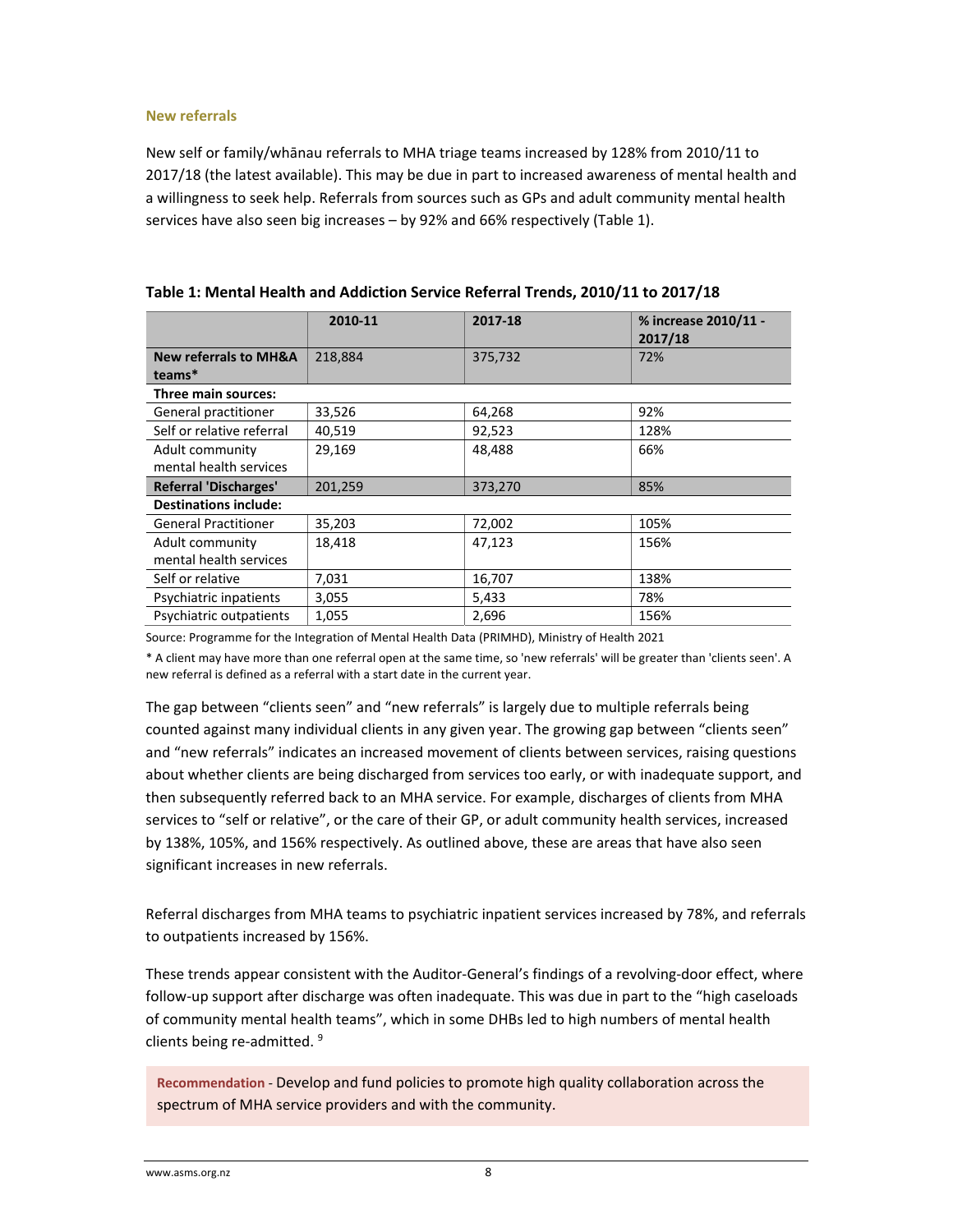

Source: Programme for the Integration of Mental Health Data (PRIMHD), Ministry of Health, 2021

#### **Figure 4: Number of MHA clients seen by deprivation quintile and ethnicity, 2017/18**

More than a third (36%) of MHA clients seen were in the most deprived quintile in 2017/18 and nearly two‐thirds were in the two most deprived quintiles. (Figure 4). Despite the Māori population comprising an estimated 11% of the total population in 2018, Māori comprised 34% of the number of clients seen. The disproportionate need for services by Māori is illustrated in Figure 5, giving an ethnic breakdown of the number of clients seen by DHBs per 100,000 population.



Source: Programme for the Integration of Mental Health Data (PRIMHD). Ministry of Health, 2021 Note: Some clients were seen by both DHBs and NGOs

#### **Figure 5: Clients seen per 100,000 population (age‐standardised) by ethnic group, 2017/18**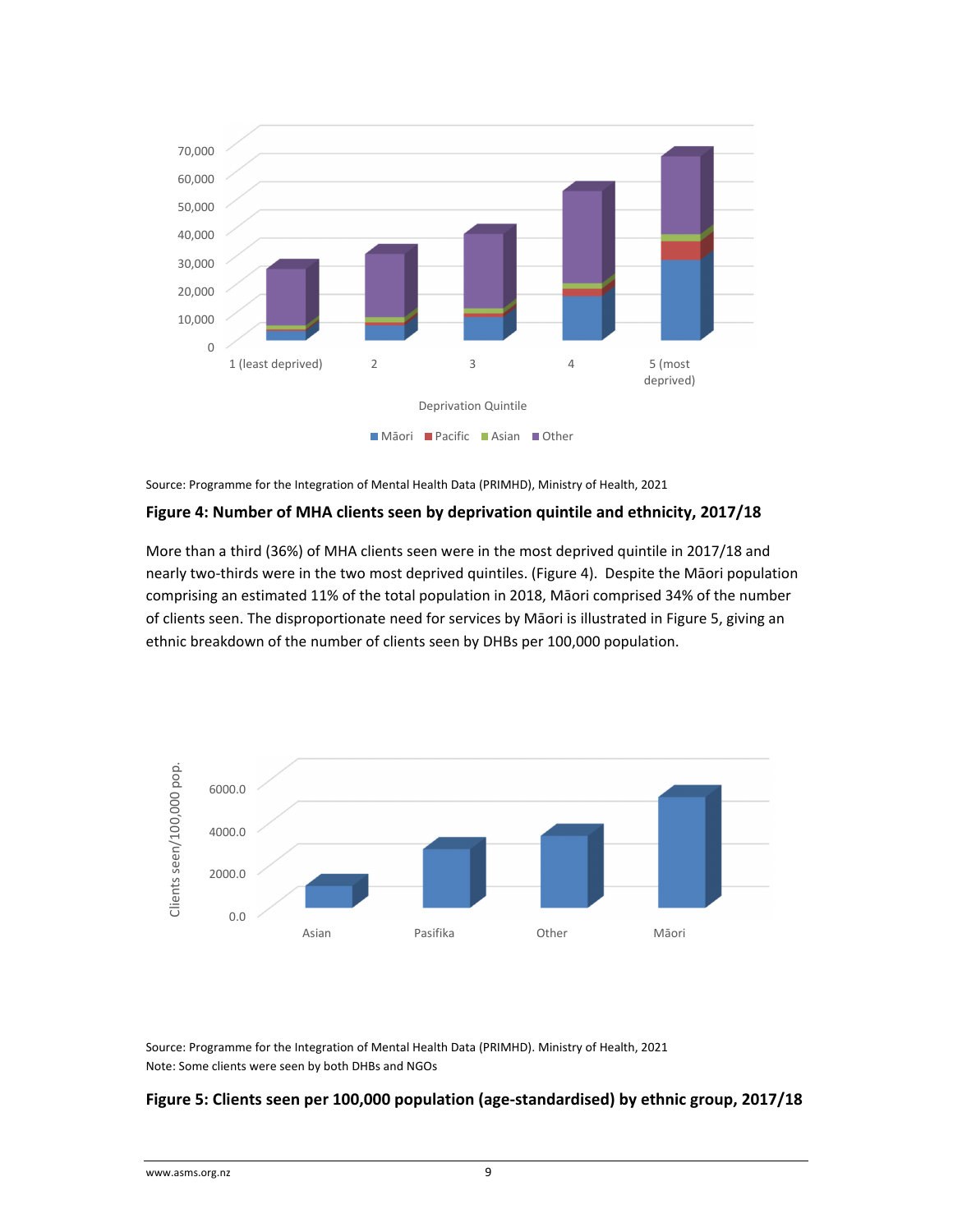# **Mental Health and Addiction service capacity**

### **Workforce: Psychiatrists**

DHB data show the DHB-employed psychiatrist workforce (full-time equivalents, FTEs) increased by 22% between 2011 and 2020.<sup>10</sup> Over the same period, there was an estimated 28% growth in service users. In both 2019 and 2020, the FTE workforce dropped slightly (Figure 6). Data from the medical register suggest the DHB FTEs may drop further in the year to June 2021 as there are fewer doctors practising in New Zealand with a vocational registration in psychiatry than in 2020. This may be in part due to Covid-19 travel restrictions and quarantine requirements in a workforce that heavily relies on overseas-trained doctors, or "international medical graduates" (IMGs)<sup>i</sup>.

**Recommendation** *‐* Co‐ordinate, publish and maintain a workforce census, sufficient to support high-quality independent expert advice to the Ministry on all aspects of MHA workforce policy, education, training and development, planning, and purchasing.



Source: Health Workforce Information Programme, TAS 2021; Programme for the Integration of Mental Health Data (PRIMHD), Ministry of Health 2021

## **Figure 6: DHB‐employed psychiatrist workforce (FTEs) 2011 to 2020**

<sup>i</sup> An international medical graduate (IMG) is a doctor who obtained their primary medical qualification overseas. This includes specialists who also obtained their vocational qualification overseas, and specialists who gained vocational qualification in New Zealand.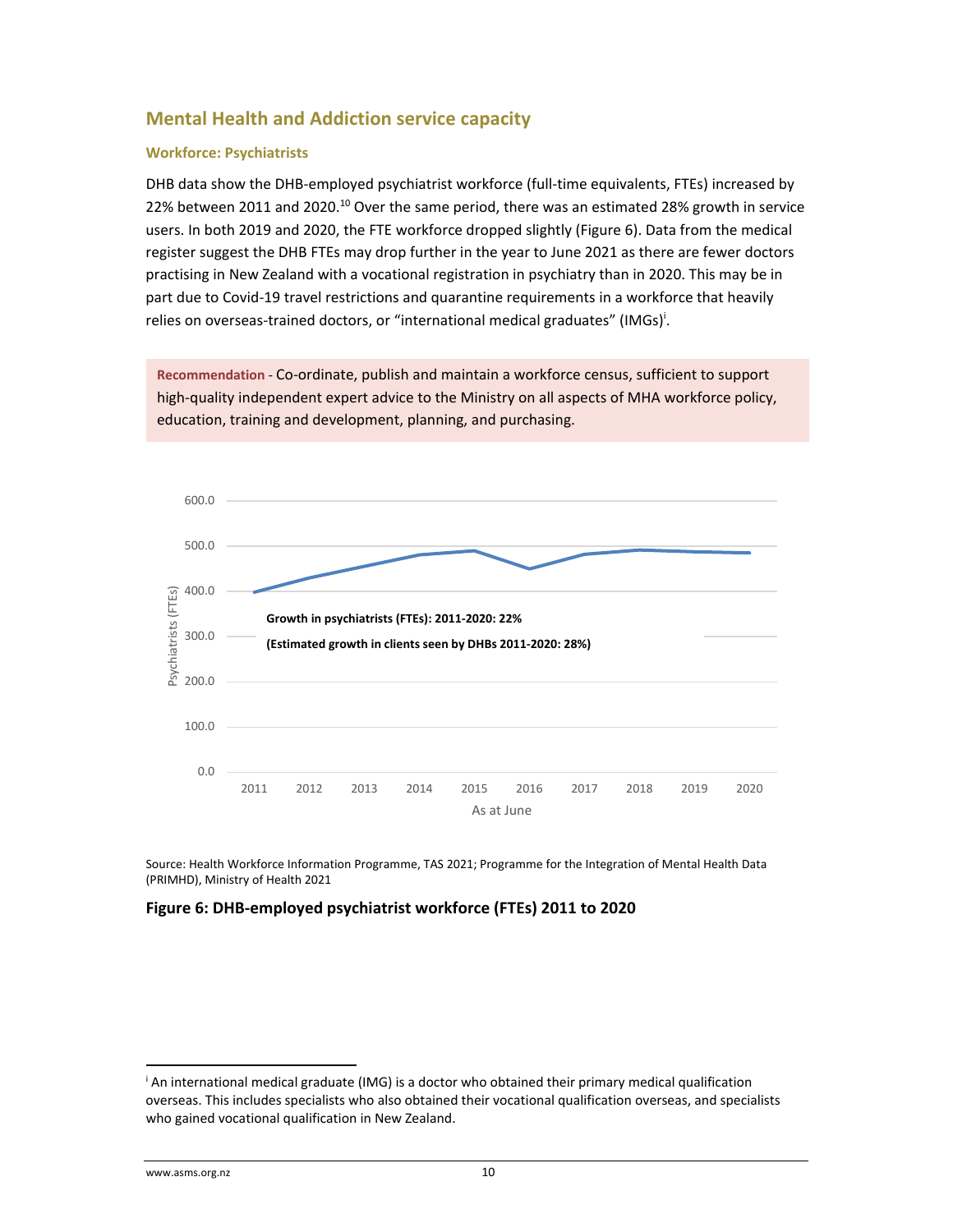Sixty percent of psychiatrists practising in New Zealand are IMGs, and current indicators suggest that proportion could grow further. In the five years from 2015‐2019, 78% of new psychiatrist vocational registrations were doctors from overseas.<sup>11 12</sup>

While IMGs are critical to the New Zealand medical workforce – without them the system would not function – many do not stay long. Medical Council data show about a quarter are lost within three years of gaining vocational registration, rising to almost a third by the fifth year post-registration. However, there has been no evident attempt nationally to develop strategies or policies to improve retention.<sup>13</sup>

**Recommendation** *‐* Urgently undertake more New Zealand specific research to understand the poor retention rates of IMG psychiatrists and to inform better retention policies and practices.

In addition, psychiatry is among the medical specialties where there are fewer registrar trainees to replace older specialists approaching retirement.<sup>14</sup> Ministry of Health data show there were an estimated 308 psychiatrists aged 55 and over practising in New Zealand in 2020, compared with 188 registrars in training programmes (as at June 2020).

The international shortage of psychiatrists is well recognised, as are the common causes – under‐ investment in mental health services, growing service needs, an ageing workforce, high rates of burnout, and difficulties attracting young doctors into the psychiatric specialties.

A 2019 survey by the Royal College of Psychiatrists in the United Kingdom found one in 10 consultant psychiatrist posts were unfilled, leading to increasingly lengthy waiting times for treatment. Pre‐Covid reports from Australia describe psychiatry as in crisis and "under siege". And in Canada, again pre‐Covid, the "critical shortage" of psychiatrists has led to "jam‐packed emergency departments, long wait lists, stressed-out families, and burned-out doctors".<sup>15 16 17</sup>

While caution is always needed interpreting international comparisons, on the available evidence New Zealanders face even tougher barriers accessing psychiatrist services. Matched with 10 comparable countries, including the above, New Zealand has the lowest number of practising psychiatrists per capita (Figure 7).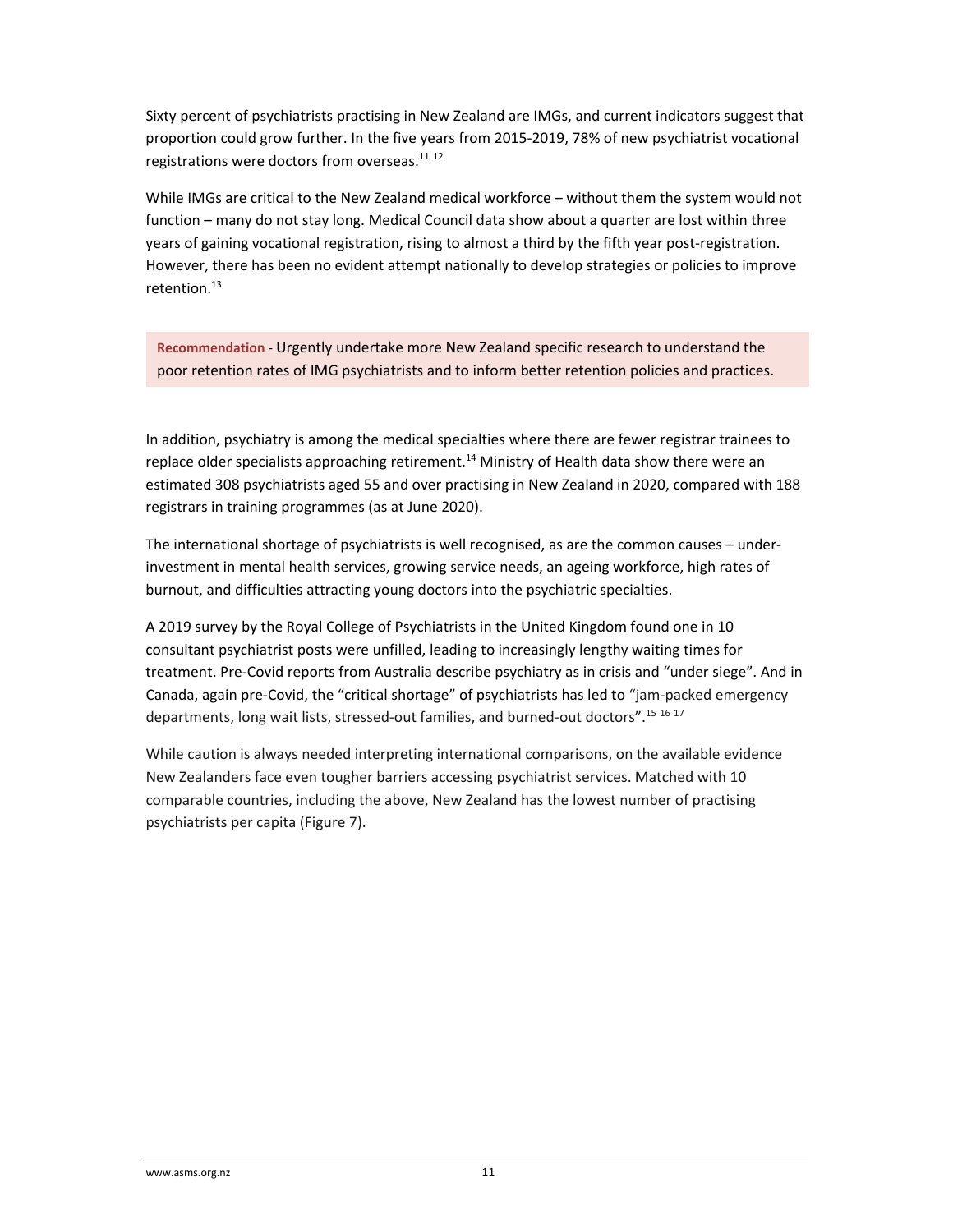

Source: Eurostat 2021; Australian Institute of Health & Welfare 2021; Canadian Institute for Health Information 2020; Canadian Post‐Education Registry 2017‐18; MCNZ 2018; Ministry of Health 2018

**Figure 7: Practising psychiatrists (including trainees) per 100,000 population in 11 comparable countries**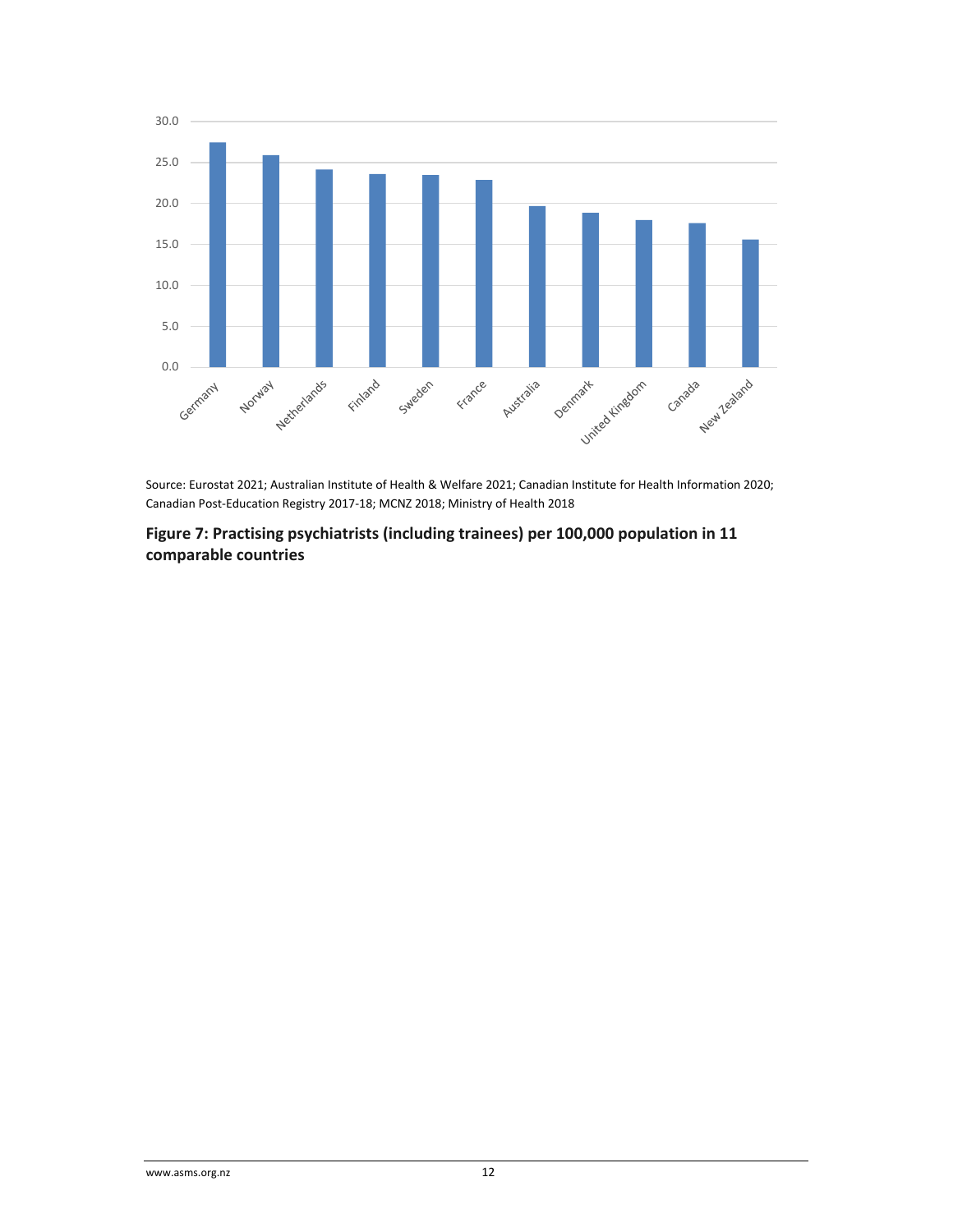#### **Workforce: mental health nurses**

New Zealand Nursing Council data show the total mental health nursing workforce, including all employers and nursing scopes of practice, increased by 16% between 2011 and 2019 (Figure 8).<sup>18</sup> The community mental health nurse workforce increased by 23%, and the inpatient workforce by 10%. This compares with an estimated 37% increase in the number of service users seen by DHBs and NGOs over the same period, though part of this growth may be due to improvements in NGO data collection.

Data (by occupational code) for DHB‐employed nurses working in mental health is more limited. There appears to have been a change in data coding in 2015, but since then the growth in registered mental health nurses appears to have kept pace with the growth in clients seen by DHBs.<sup>19</sup> However, other DHB data listing mental health and addiction nurses by "primary area of work" (PAOW), between 2017 and 2019, indicates the growth of total DHB FTE nursing workforce involved with mental health and addiction services over that two years has fallen behind estimated growth in service users<sup>20</sup>



Source: NZ Nursing Council Workforce Statistics, 2011‐1019

**Figure 8: Total nursing workforce (all scopes, all employers) working in community and inpatient mental health services, 2011‐2019**

#### **Workforce: allied health practitioners**

The FTE growth of the DHB‐employed allied health workforce has similarly fallen behind the growth in workload. While the number of clients seen by DHBs increased by 28% between 2011 and 2020, clinical psychologists grew by 16%, occupational therapists (22%), and social workers (2%). Psychotherapist staff fell by 34% over that period.<sup>21</sup>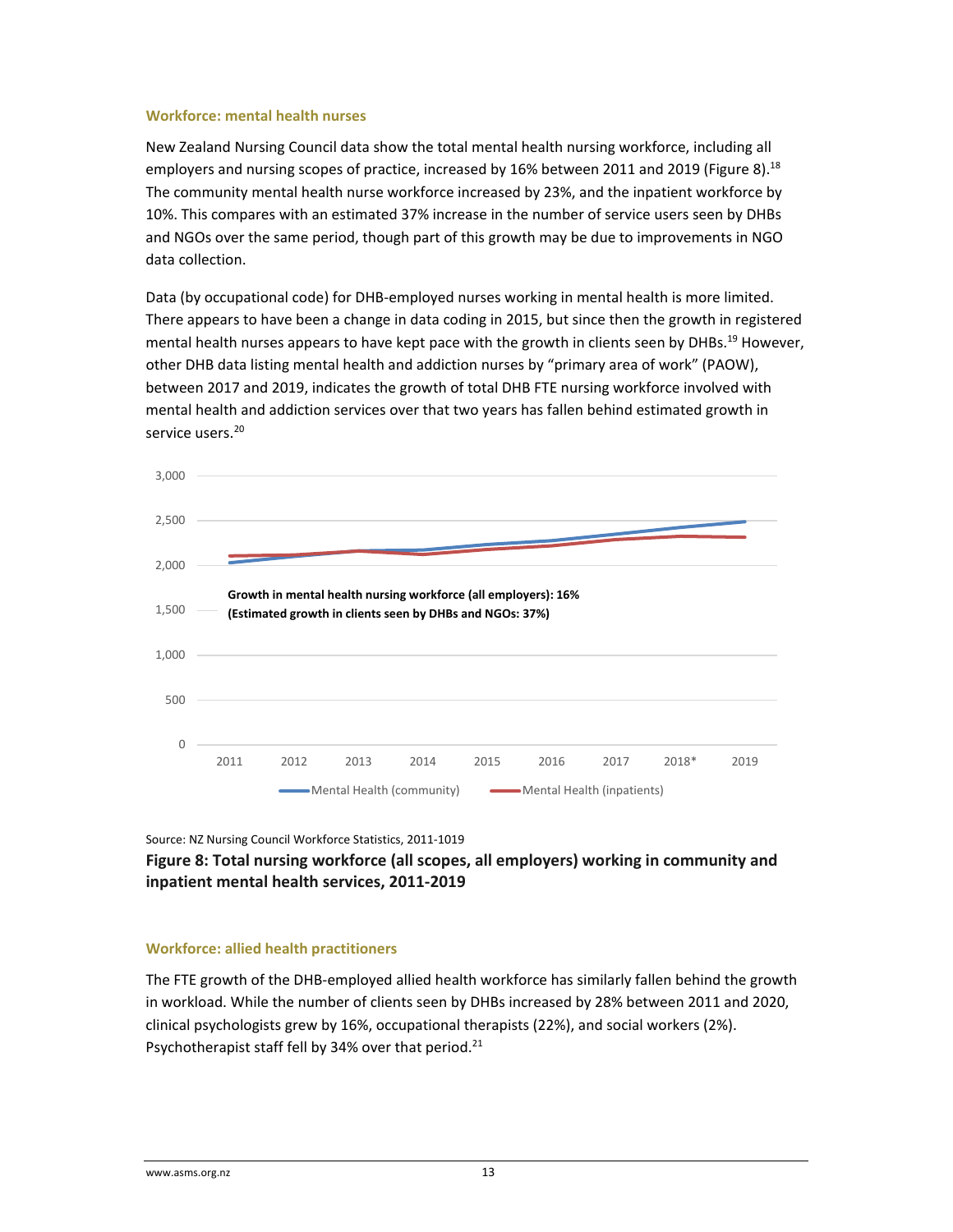#### **Inpatient bed capacity**

### **Bed occupancy rates**

The pressure on MHA DHB inpatient beds across New Zealand has led to average annual bed occupancy rates trending well above recognised safety levels (Figure 9). Average quarterly figures show DHBs frequently exceed 100% occupancy levels in any one year. A figure of 85% occupancy for acute hospital beds in general is often quoted as the ideal in balancing clinical safety and costefficiency, though the 82% to 85% range is considered by some to be the "absolute maximum occupancy" to maintain patient safety. The national average figure for Europe is around 77%. <sup>22</sup>

Spare bed capacity is needed to accommodate variations in demand and ensure that patients can flow through the system. The UK's National Audit Office has suggested that hospitals with average bed occupancy levels above 85% "can expect to have regular bed shortages, periodic bed crises and increased numbers of health care-acquired infections".<sup>23</sup> One study identified that above 85% occupancy the probability of not being able to accommodate a patient increased considerably, rising by up to 19% probability at  $100\%$ .<sup>24</sup>

Bed availability is closely linked to staffing, as well as funding, as beds cannot be safely filled without appropriate staffing levels.<sup>25</sup>



Source: DHB Price Volume Schedules, 2021

Note: Includes adult, child and youth, older people, forensic, inpatient beds; excludes community and residential beds

## **Figure 9: DHB mental health and addiction inpatient bed occupancy rates, 2015/16 to 2019/20**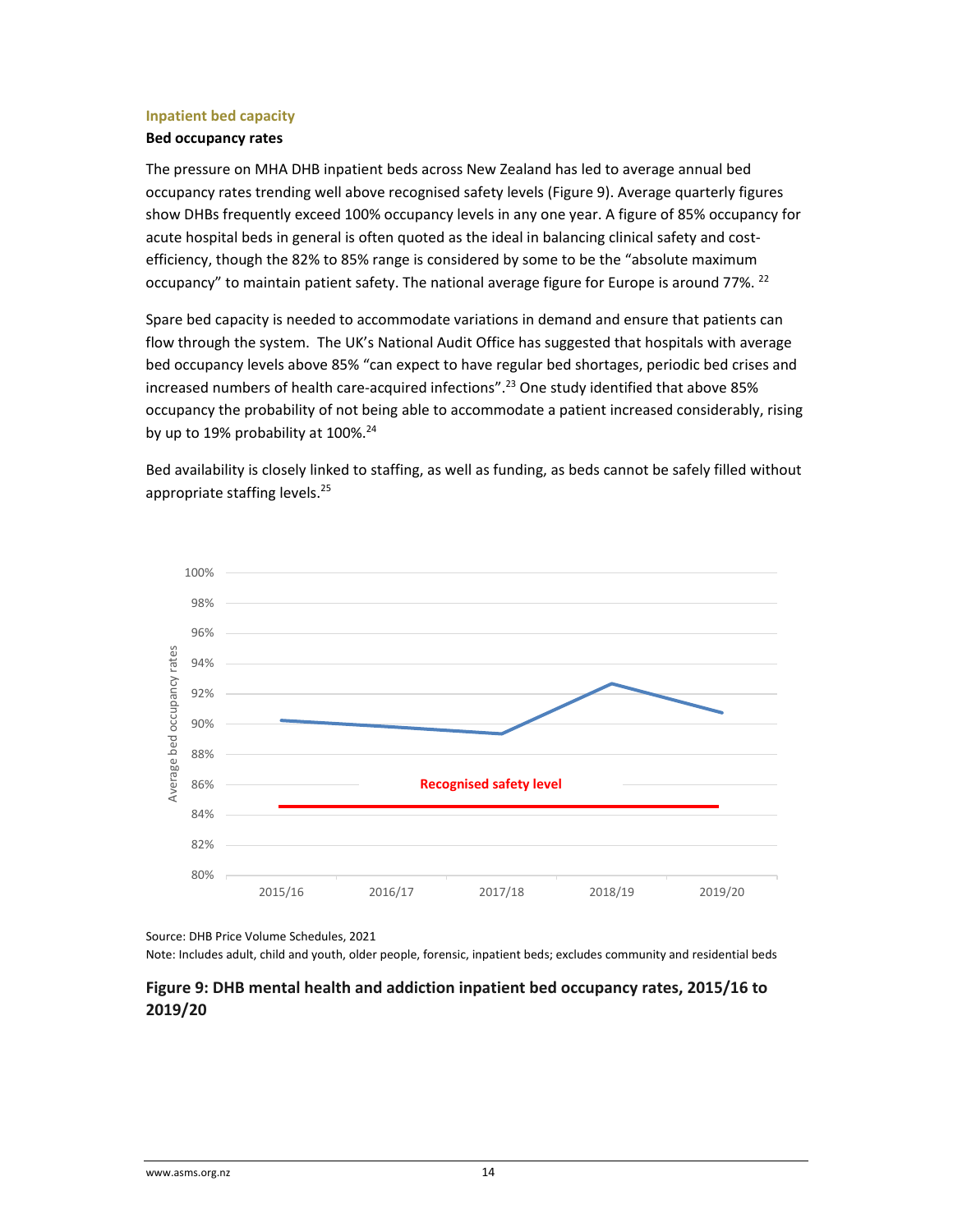## **Bed numbers**

Despite the overall number of MHA clients seen by DHBs growing well above population growth, and inpatient bed occupancy rates trending consistently above accepted safety levels, the number of available inpatient MHA beds per population has fallen by nearly 10% in the last five years. (Figure 10).



The number of psychiatric beds per head of population is among the lowest in the OECD. (Figure 11).

Source: Source: DHB Price Volume Schedules.

Note: 'Available' beds are beds that are funded.

#### **Figure 10: MHA inpatient beds available per million population, 2015/16 to 2019/20**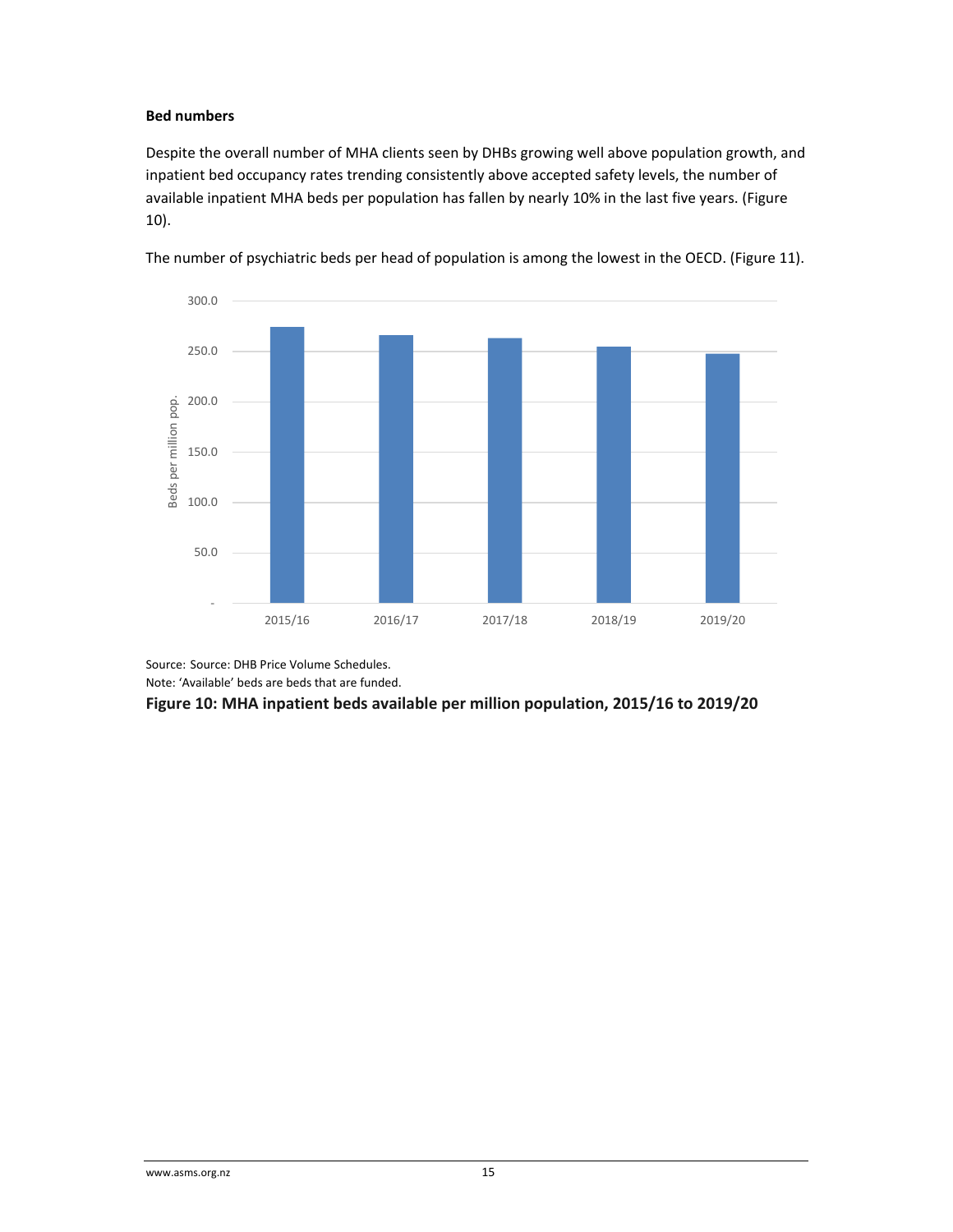

## Source: OECD Health Data 2021 **Figure 11: Psychiatric inpatient beds/1000 population, 2018 or nearest year**

#### **Seclusion**

The practice of locking mental health clients alone in rooms – known as seclusion – is meant to be used only as a last resort to avoid clients harming themselves or others. The extent of the practice is an indicator of the adequacy of resources to handle acute cases. In 2015 its widespread use in New Zealand was condemned by the United Nations committee against torture and commission on human rights. However, despite the Government announcing a plan to eliminate the practice by 2020, it has continued to grow significantly.

Ministry reports show the number of people secluded – many of them more than once – increased by 21% between 2014 and 2019 (Figure 12). For adult mental health services, there was a 26% growth. The reports also reveal significant racial disparities: Māori are five times more likely to be locked up in seclusion rooms than other New Zealanders.<sup>26</sup>

In August 2020 the Chief Ombudsman called for action to address serious and persistent issues at some of the country's mental health units, including overcrowding, unduly restrictive practices, lowstaff morale, and having people sleep in seclusion rooms due to a shortage of beds.<sup>27</sup>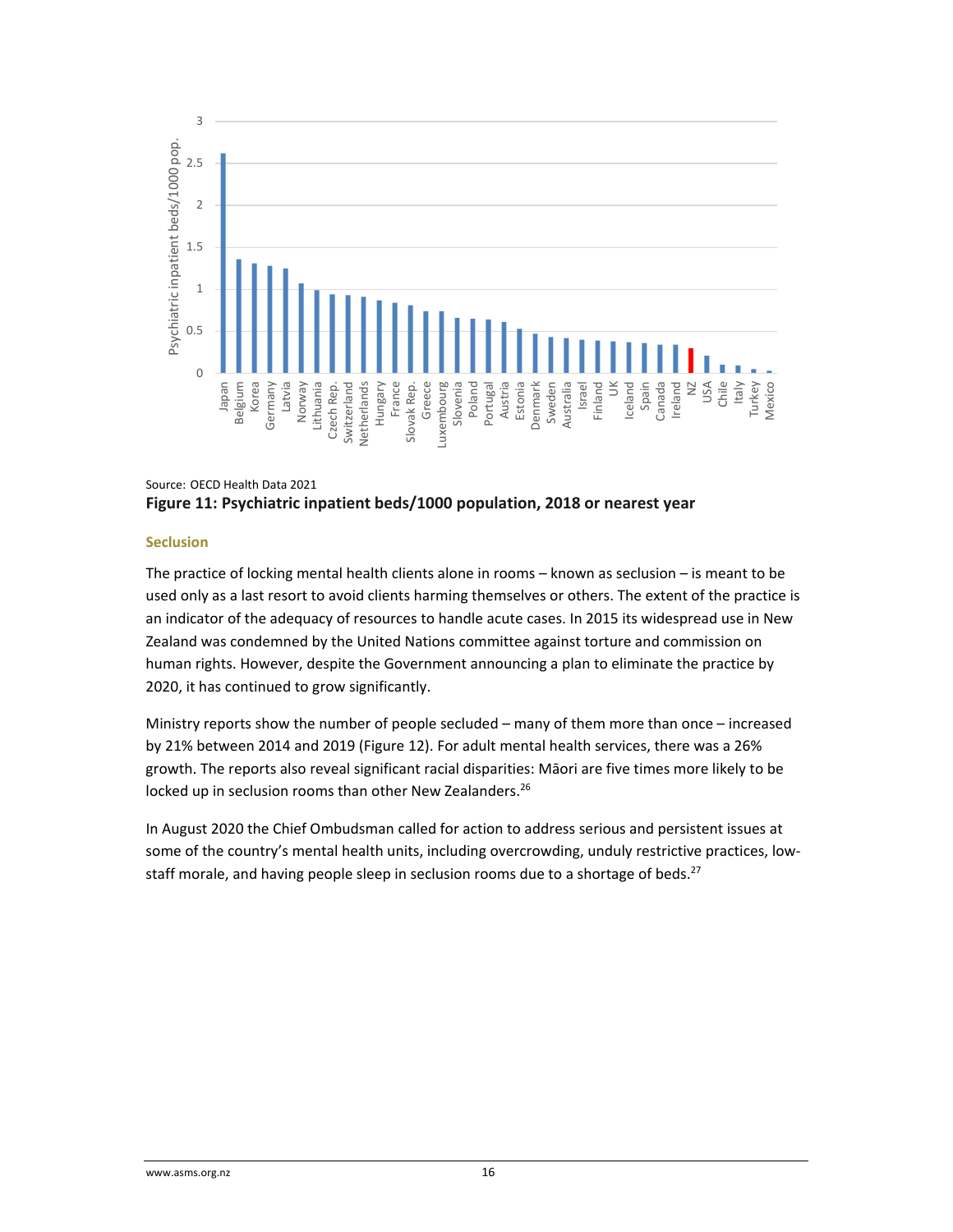

Source: Ministry of Health: *Office of the Director of Mental Health Annual Reports 2014 to 2019*. Note: All services include adults services, forensic, intellectual disability (ID) and youth services

#### **Figure 12: Mental health patients secluded at least once, 2014‐2019**

## **Funding**

### **DHB ring‐fenced funding**

The bulk of MHA funding is a ring‐fenced portion of the overall DHB appropriation and is not included as a separate line item in the Budget documents. This funding is for specialist services" to meet the needs of people facing the most severe challenges, and is targeted to 3% of the population in a given year.

The Mental Health Commissioner has commented that the 3% target, set in the mid‐1990s, was based on what was known about prevalence at the time.<sup>28</sup> In fact it was based on international studies, in particular a New South Wales estimate that services needed to cover 2.6% of the population, but that excluded forensic services, alcohol and drug treatment, and services for older people. A Ministry of Health report of 1994 noted: "Benchmarks would need to be reviewed as more information becomes available on where mental health services are needed".

Four years later another Ministry report suggested an overall 5% access target for children and young people "in the light of new and better evidence of appropriate service provision".<sup>29</sup> And an extensive national survey published by the Ministry of Health in 2006, using data collected in 2003 and 2004, found 4.7% of the adult population had severe mental health needs in any one year.  $30$ This is consistent with OECD estimates that around 5% of working‐age populations has a severe

<sup>&</sup>lt;sup>ii</sup>Although these services are called 'specialist services', they are not provided exclusively by specialist clinicians, but include services such as community‐based and respite care, as well as social support services. More than 90% of specialist services are provided in the community, either by DHBs or by other providers (especially NGOs) contracted by DHBs.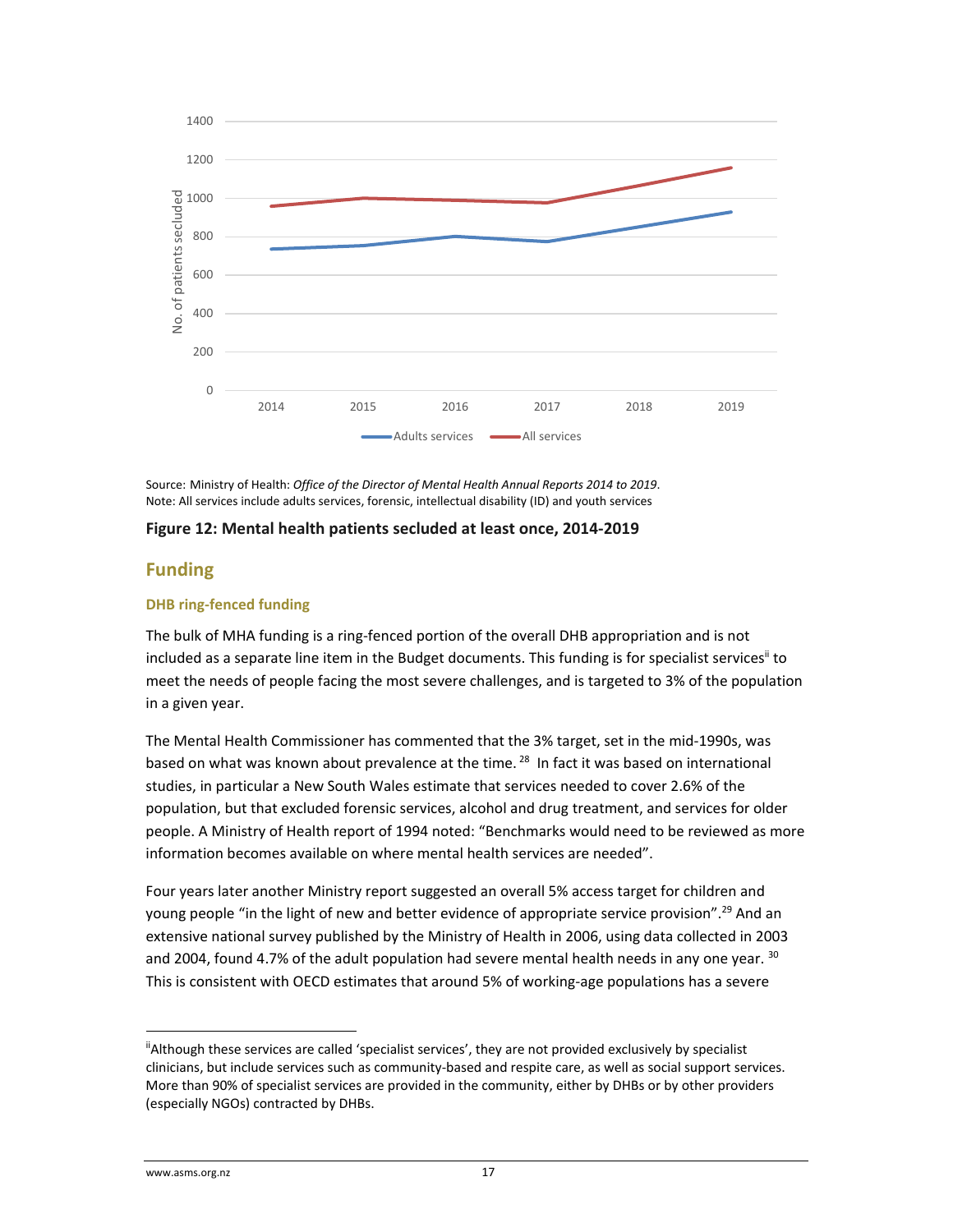mental health condition.<sup>31</sup> The New Zealand survey also found 42% of adults with severe mental health needs "did not make any mental health visits to the health sector".

**Recommendation** *‐* Urgently lift funding for specialist MHA services to cover 5% of the population and continue to ring‐fence it.

Despite the new evidence that the funding benchmark targeting 3% of the population fell well short of meeting the needs, the benchmark has remained virtually unchanged.

The Ministry of Health's submission to MHA Inquiry points out, "What the ring fence doesn't do is ensure that the existing expenditure is sufficient. If the current expenditure is insufficient and it is scaled for population growth [as is the current practice], it would still remain insufficient. While the ring fence does mean there is a minimum investment (expenditure expectation), it may also have the unintended consequence of normalising or providing justification for an insufficient level of funding."32

When the Government announced new funding increases in the 2019 budget, mostly for community based services for those with mild to moderate needs, discussed below, it also announced a ring‐ fenced increase of \$213 million over four years (ie, an increase of \$53 million in the first year, which remained in place in the following years). However, figures provided to ASMS, which Treasury later advised in retrospect should have been withheld, indicate the increase (3.7%) amounted to only the usual annual adjustment for cost increases and population growth to maintain the 3% population target in real terms.

Given that the number of clients seen – including clients seen by NGOs contracted by DHBs – has grown well above population growth, the average funding per client in real terms has decreased by an estimated 38% between 2008/09 and 2019/20. (Figure 13). DHBs and NGOs will have also received a relatively small amount of additional annual funding from the "National Mental Health Services" budget appropriation, managed by the Ministry of Health, which will have had only a very marginal effect on the overall trend in funding per clients seen.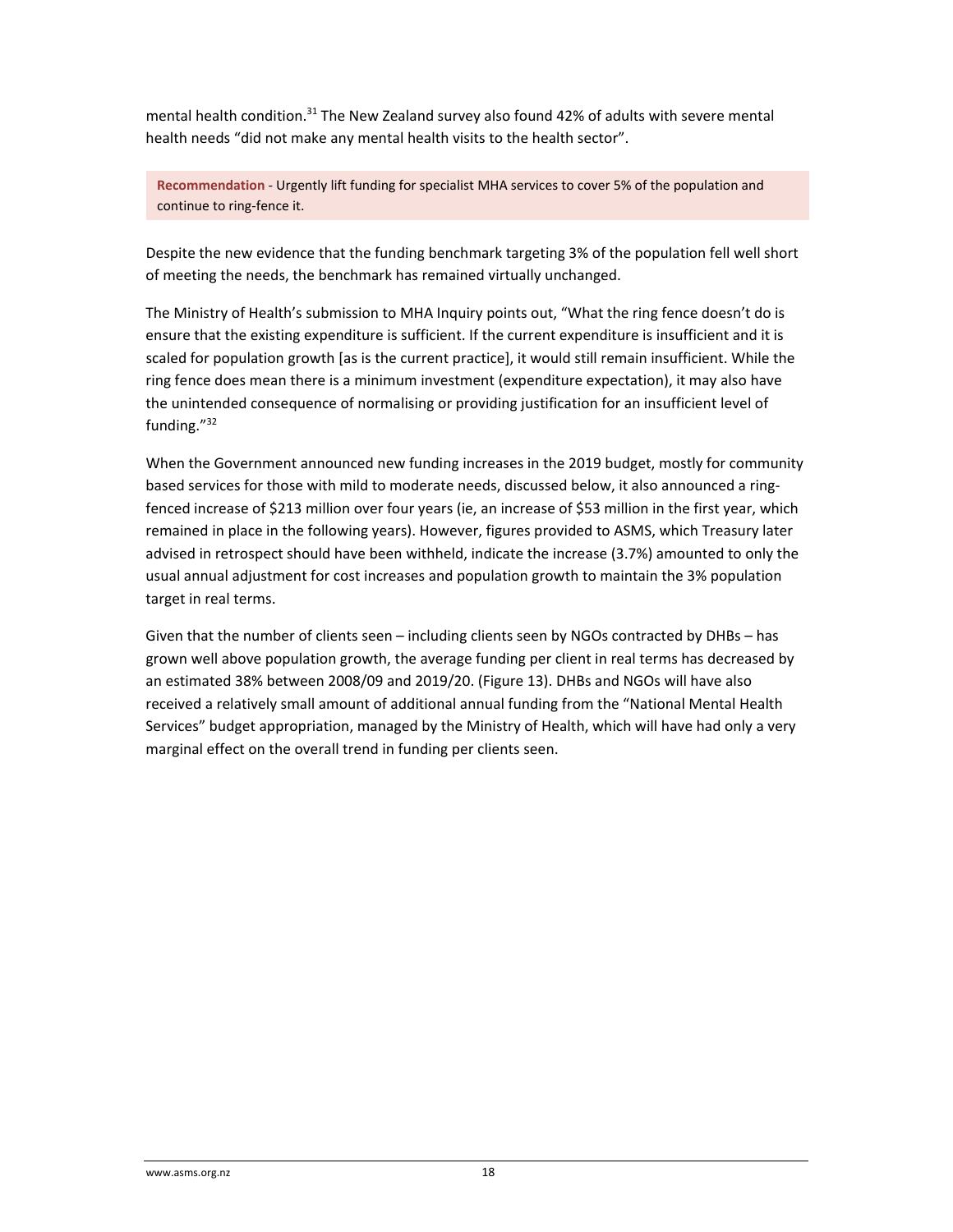



#### **National Mental Health Services**

Funding for "National Mental Health Services", managed by the Ministry of Health, was the equivalent of approximately 8% of DHB ring‐fenced funding in 2008/09 but was decreasing until 2019/20, when it more than doubled the previous year's budget, and was restored to the equivalent of 9% of the ring‐fenced budget. Much of this was in response to the MHA Inquiry's key recommendation to provide more support in the community for those with mild and moderate needs. It included new funding to expand access to primary MHA services, and additional funding for specialist alcohol and drug services, suicide prevention, telehealth services, forensic mental health services and school‐based services, among others. However, when assessing the cost of new or expanded services, the rising cost of existing services and population growth, the additional funding was estimated to be \$7.7 million short of what was needed.<sup>33</sup> While more funding was added in the 2020 budget, actual spending on mental health initiatives is falling well short of what was originally planned, with \$67.4 million spent by March 2021 – less than half of the \$145.3 million due to be spent by July 2021.<sup>34 35</sup>

**Recommendation** *‐* Continue the incremental development of services to extend coverage to people with mild to moderate needs, as recommended by the MHA inquiry.

## **Discussion/comment**

It is well recognised that mental health and mental illness are largely societal and cultural issues and are not something for which health systems alone are responsible. While certain conditions may not be preventable, mental health issues are for many brought on by their environment, with the Covid pandemic an example.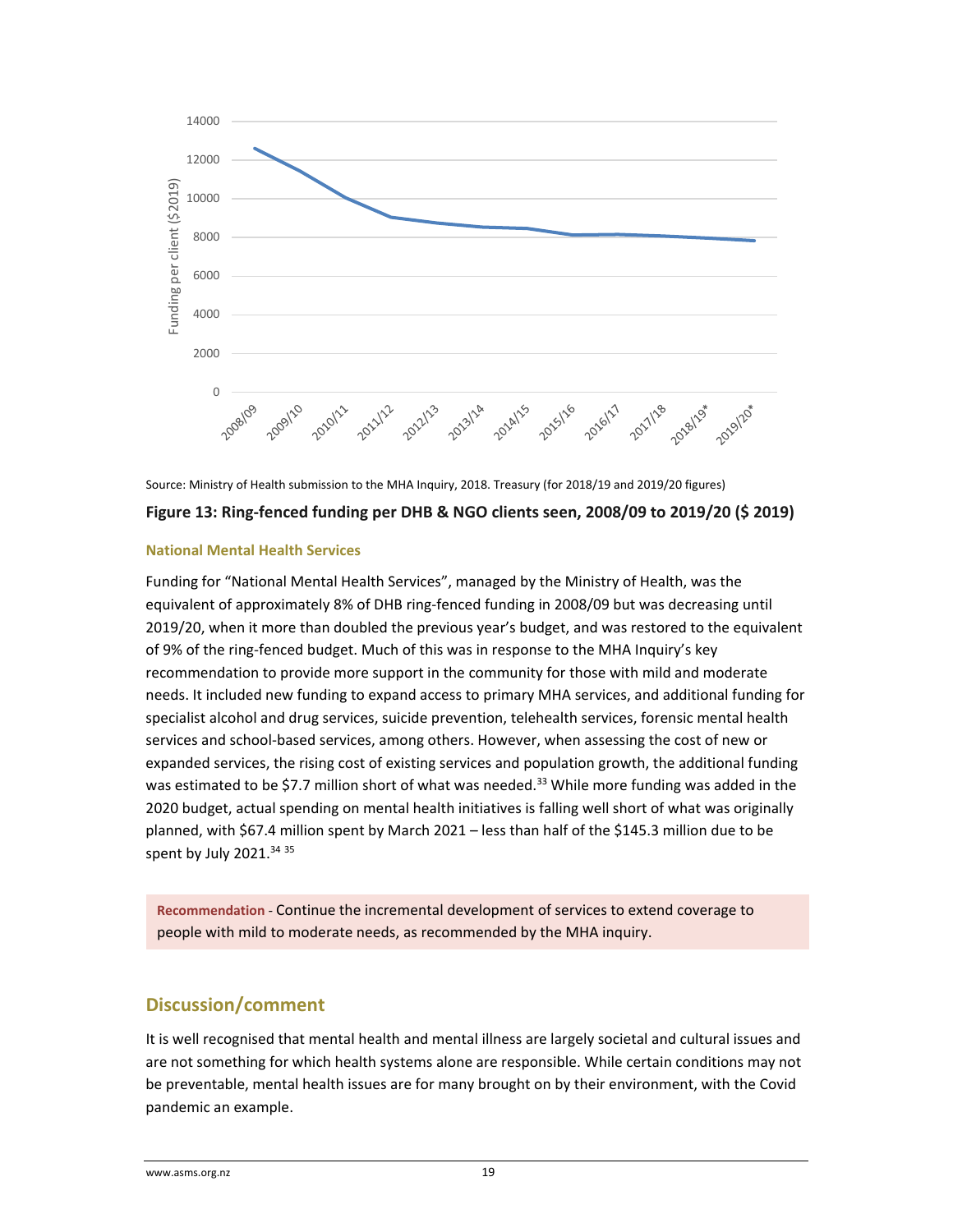Nevertheless, as one commentator put it, the common approach is to put mental health and mental illness into separate boxes and attempt to address mental wellbeing from the "disease end" rather than through the determinants of good mental health.

The point is emphasised in the 2018 MHA Inquiry:

*People are unlikely to experience wellbeing if their basic needs – adequate food, safe environments free from abuse and violence, warm and secure homes, jobs and income – are not met. The stress and trauma that people experience from lack of appropriate housing, poverty, cultural alienation, family violence, racism and the impact of colonisation cannot, and should not, be addressed by mental health and addiction interventions alone.*

The Inquiry report acknowledges these issues are not short‐term or medium‐term fixes, and so pose a political disincentive for investment. It observed: "The issue has always been that when resources are constrained, any changes in priority might result in a reduction of access to services for people with severe needs". This has led to "focusing almost entirely on specialist services" while neglecting those with mild and moderate needs, referred to as the "missing middle".

It overlooked a significant other issue, however. The evidence outlined in this paper strongly suggests there is another, even more serious, "missing middle". These are the people who fall through the gap in specialist services because of funding aimed at covering 3%, when the evidence suggests it needs to be 5% of the population. It amounts to a 40% shortfall.

It is unclear why the findings of a major study in the early 2000s was not acted upon by any government since. The study found that under the 3% funding target, 42% of adults with severe mental health needs could not access MHA services.

The escalation in the number of clients seen by DHBs and NGOs since then may be partly a result of stretching the funding for 3% of the population to cover 3.7% of the population (as currently). That comes at a cost in the quality of care and a demoralised and burnt out workforce, as evidenced in many reports. And it still leaves significant unmet need.

While the Inquiry acknowledged specialist services were under "severe pressure and is unsustainable" it did not press for more funding for those services. The expectation was that with investment in prevention and early intervention, "demand for specialist services will reduce as issues are dealt with earlier, before they escalate…"

That comes with some ifs and buts, however. The issues around prevention are complex, benefits can take many years to be realised, and much more research and service development is needed to identify what works and what doesn't, especially for those with disproportionate needs, such as Māori, Pasifika and others in poverty or with low incomes. The Inquiry found that strategic leadership and coordination for mental health promotion and prevention are absent, as is the case for initiatives to improve wider social wellbeing. However, the Government rejected the Inquiry's recommendation to establish a new agency to take responsibility for social wellbeing within central government to provide strategic and policy advice and to oversee and coordinate cross‐government action.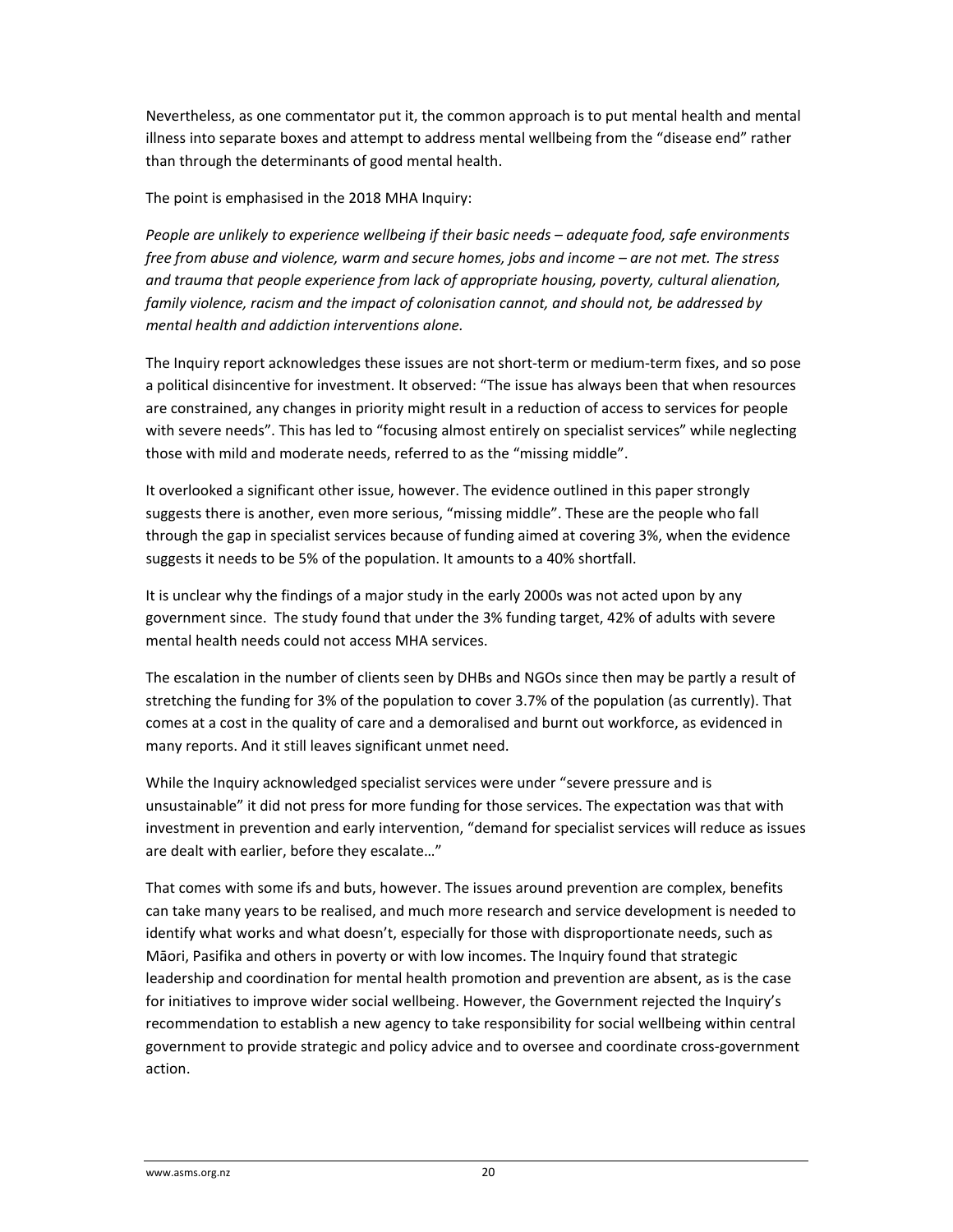David Clark, then health minister, said the Government ruled out setting up a separate social wellbeing agency because that was a job for "all of government" <sup>36</sup> which appears to miss the Inquiry's point that efforts to date have been fragmented and uneven. Prevention and early intervention activity can get crowded out by more urgent needs, especially in sectors with large operational delivery roles, and "clear strategic leadership is lacking in central government on wellbeing, prevention and tackling social determinants that impact on multiple outcomes".

Out of the 44 Inquiry recommendations and sub‐recommendations, just 20 were fully accepted by the Government. Eighteen were "accepted in principle", so their implementation is open to interpretation; four were put aside for "further consideration", and two were rejected. Which raises the question of whether the Government's response ever matched the Inquiry's ambition.

The 2019 funding increase mostly aimed at improving services for the estimated 17% of the population with mild to moderate needs was widely lauded, including by the ASMS, though in perspective it means those services got about 0.8% of the health operational budget in 2019/20, rising to an estimated 1.2% by 2022/23. And as discussed above, actual spending has been falling well short of what has been budgeted. Not all of this can be attributed to delays caused by the Covid pandemic.

Perhaps the most important Inquiry recommendation, which was accepted by the Government, is to: "Agree that access to mental health and addiction services should be based on need". To do this requires gathering and regularly updating comprehensive information on need and on the extent to which the need is being met. The Inquiry's recommendation to that effect was agreed only in principle by the Government.

Given the last time such information was gathered, nearly two decades ago, showed almost 5% of the population had severe needs, and the prevalence of mental illness has continued to grow, updated information of need would most likely underline the inadequacy of current spending on MHA specialist services. It would also enable assessments of how well prevention and early intervention measures were working, and where further improvements – and funding – may be needed.

How the Government responds to this recommendation therefore could be a key litmus test of how much it is "Taking Mental Health Seriously", as it announced in its 2019 "Wellbeing Budget". It may also be a test of the Government's commitment to ensuring its planned new health and disability system works as intended. A critical component will be supporting communities, iwi and those working in the system to have a meaningful voice in the way services are planned and delivered. Up‐ to-date and freely available information on local health and service needs will be fundamental.

# **Conclusion**

The best available evidence indicates specialist MHA services have been substantially under‐funded for many years. In the meantime, the growth in service needs is continuing to outstrip the growth in service capacity, creating cumulative pressures on services which are unsafe and unsustainable. The government policy of supporting more prevention and early intervention measures is a positive move. However, the available evidence does not support the expectation that these measures will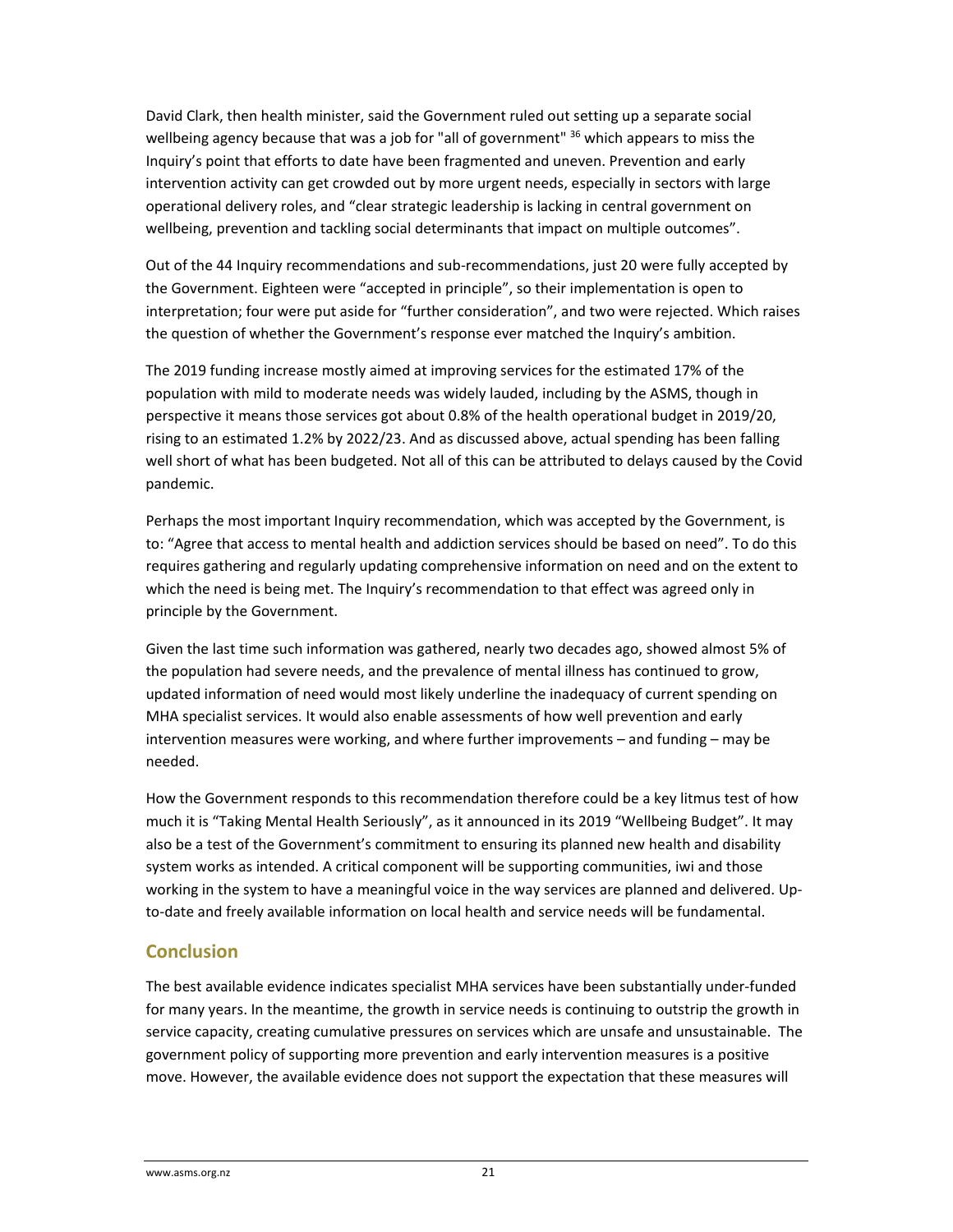relieve pressures on specialist services any time soon. Information is needed urgently to assess current specialist service needs, and to match those needs with appropriate funding.

## **Recommendations**

- Urgently lift funding for specialist MHA services to cover 5% of the population and continue to ring‐fence it.
- Continue the incremental development of services to extend coverage to people with mild to moderate needs, as recommended by the MHA inquiry.
- Develop and fund policies to promote high quality collaboration across the spectrum of MHA service providers and with the community.
- Regularly collect and report publicly on comprehensive local and national MHA service needs and the extent to which the need is being met. This should include a repeat of the Ministry of Health's survey, Te Rau Hinengaro.
- Invest in research to acquire New Zealand specific data to inform cost effective policies and interventions.
- Co-ordinate, publish and maintain a workforce census, sufficient to support high-quality independent expert advice to the Ministry on all aspects of MHA workforce policy, education, training and development, planning, and purchasing.
- Urgently undertake more New Zealand specific research to understand the poor retention rates of IMG psychiatrists and to inform better retention policies and practices.

## **References**

<sup>3</sup> OECD. Suicide Rates 2018 or latest available. Health Statistics 2018. Accessed March 2021.

<sup>4</sup> Chief Coroner. Annual provisional suicide statistics for deaths reported to the Coroner between 1 July 2007 and 30 June 2020.

<sup>5</sup> See https://www.beehive.govt.nz/speech/social‐investment‐approach‐mental‐health

<sup>6</sup> OECD. *Making Mental Health Count: The Social and Economic Costs of Neglecting Mental Health Care*, OECD Health Policy Studies, OECD Publishing 2014. See http://www.oecd.org/health/health‐systems/making‐mental‐health‐count‐ 9789264208445‐en.htm

<sup>7</sup> Controller and Auditor General. *Mental health: Effectiveness of the planning to discharge people from hospital*, May 2017. See http://www.oag.govt.nz/2017/mental‐health?utm\_source=subs&utm\_medium=subs&utm\_campaign=mental‐health

<sup>8</sup> Ministry of Health. Mental health and addiction: service use – series. https://www.health.govt.nz/nz‐health‐ statistics/health‐statistics‐and‐data‐sets/mental‐health‐and‐addiction‐service‐use‐series

<sup>9</sup> Controller and Auditor General (2017).

<sup>10</sup> TAS. Health Workforce Information Programme, unpublished data, 2021.

<sup>11</sup> MCNZ Workforce Survey 2019. https://www.mcnz.org.nz/about‐us/what‐we‐do/workforce‐survey/

<sup>1</sup> *He Ara Oranga*: Report of the Government Inquiry into Mental Health and Addiction, 2018

<sup>2</sup> WHO. *Depression and Other Common Mental Disorders: Global Health Estimates*. Geneva: World Health Organisation; 2017.